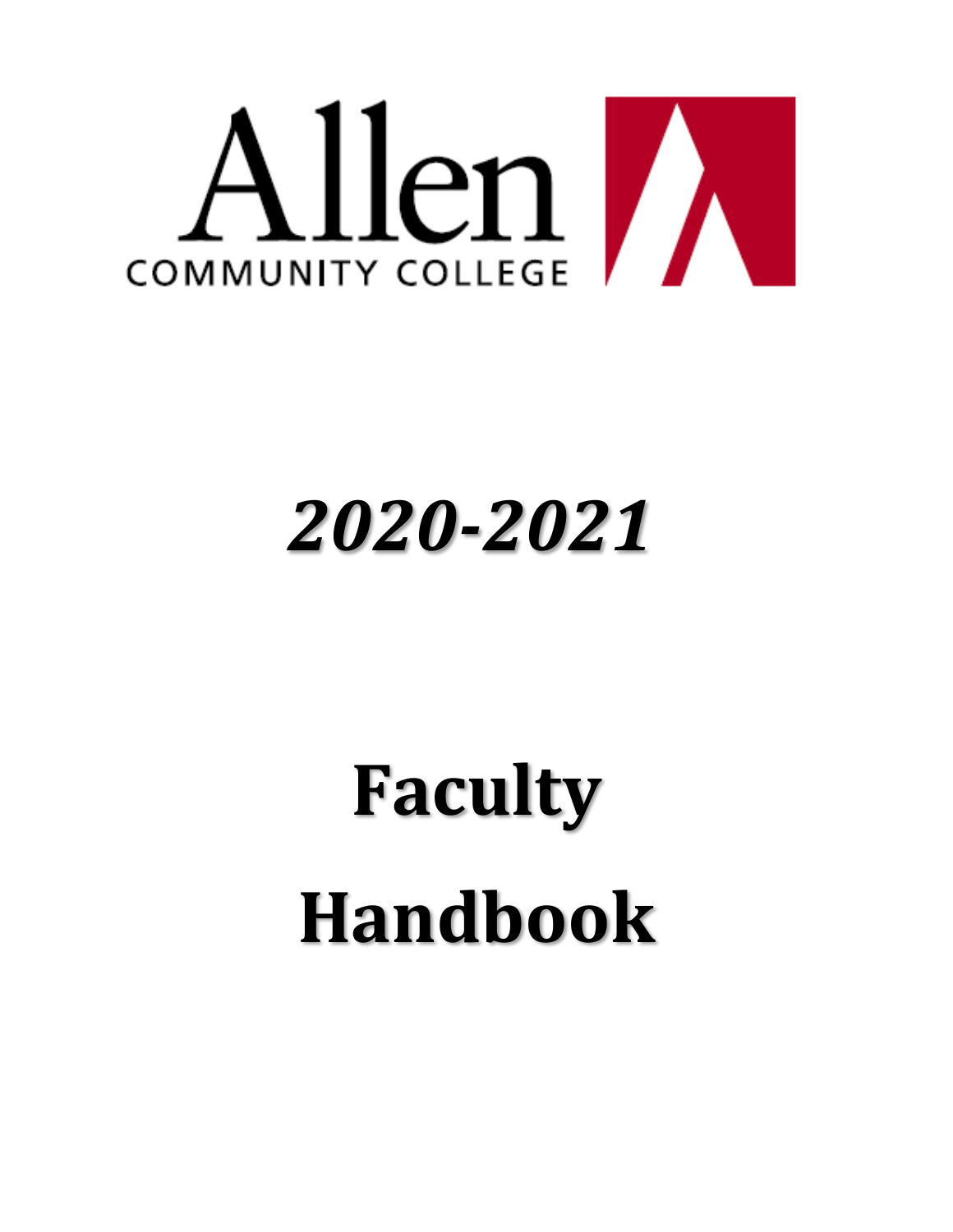| $\label{cor:1} {\rm Curriculum\ Development.} \tiny\textit{m.m.} \tiny\textit{m.m.} \tiny\textit{m.m.} \tiny\textit{m.m.} \tiny\textit{m.m.} \tiny\textit{m.m.} \tiny\textit{m.m.} \tiny\textit{m.m.} \tiny\textit{m.m.} \tiny\textit{m.m.} \tiny\textit{m.m.} \tiny\textit{m.m.} \tiny\textit{m.m.} \tiny\textit{m.m.} \tiny\textit{m.m.} \tiny\textit{m.m.} \tiny\textit{m.m.} \tiny\textit{m.m.} \tiny\textit{m.m.} \tiny\textit{m.m.}$ |  |
|--------------------------------------------------------------------------------------------------------------------------------------------------------------------------------------------------------------------------------------------------------------------------------------------------------------------------------------------------------------------------------------------------------------------------------------------|--|
|                                                                                                                                                                                                                                                                                                                                                                                                                                            |  |
|                                                                                                                                                                                                                                                                                                                                                                                                                                            |  |
|                                                                                                                                                                                                                                                                                                                                                                                                                                            |  |
|                                                                                                                                                                                                                                                                                                                                                                                                                                            |  |
|                                                                                                                                                                                                                                                                                                                                                                                                                                            |  |
|                                                                                                                                                                                                                                                                                                                                                                                                                                            |  |
|                                                                                                                                                                                                                                                                                                                                                                                                                                            |  |
|                                                                                                                                                                                                                                                                                                                                                                                                                                            |  |
|                                                                                                                                                                                                                                                                                                                                                                                                                                            |  |
|                                                                                                                                                                                                                                                                                                                                                                                                                                            |  |
|                                                                                                                                                                                                                                                                                                                                                                                                                                            |  |
|                                                                                                                                                                                                                                                                                                                                                                                                                                            |  |
|                                                                                                                                                                                                                                                                                                                                                                                                                                            |  |
|                                                                                                                                                                                                                                                                                                                                                                                                                                            |  |
|                                                                                                                                                                                                                                                                                                                                                                                                                                            |  |
|                                                                                                                                                                                                                                                                                                                                                                                                                                            |  |
|                                                                                                                                                                                                                                                                                                                                                                                                                                            |  |
|                                                                                                                                                                                                                                                                                                                                                                                                                                            |  |
|                                                                                                                                                                                                                                                                                                                                                                                                                                            |  |
|                                                                                                                                                                                                                                                                                                                                                                                                                                            |  |
|                                                                                                                                                                                                                                                                                                                                                                                                                                            |  |
|                                                                                                                                                                                                                                                                                                                                                                                                                                            |  |
|                                                                                                                                                                                                                                                                                                                                                                                                                                            |  |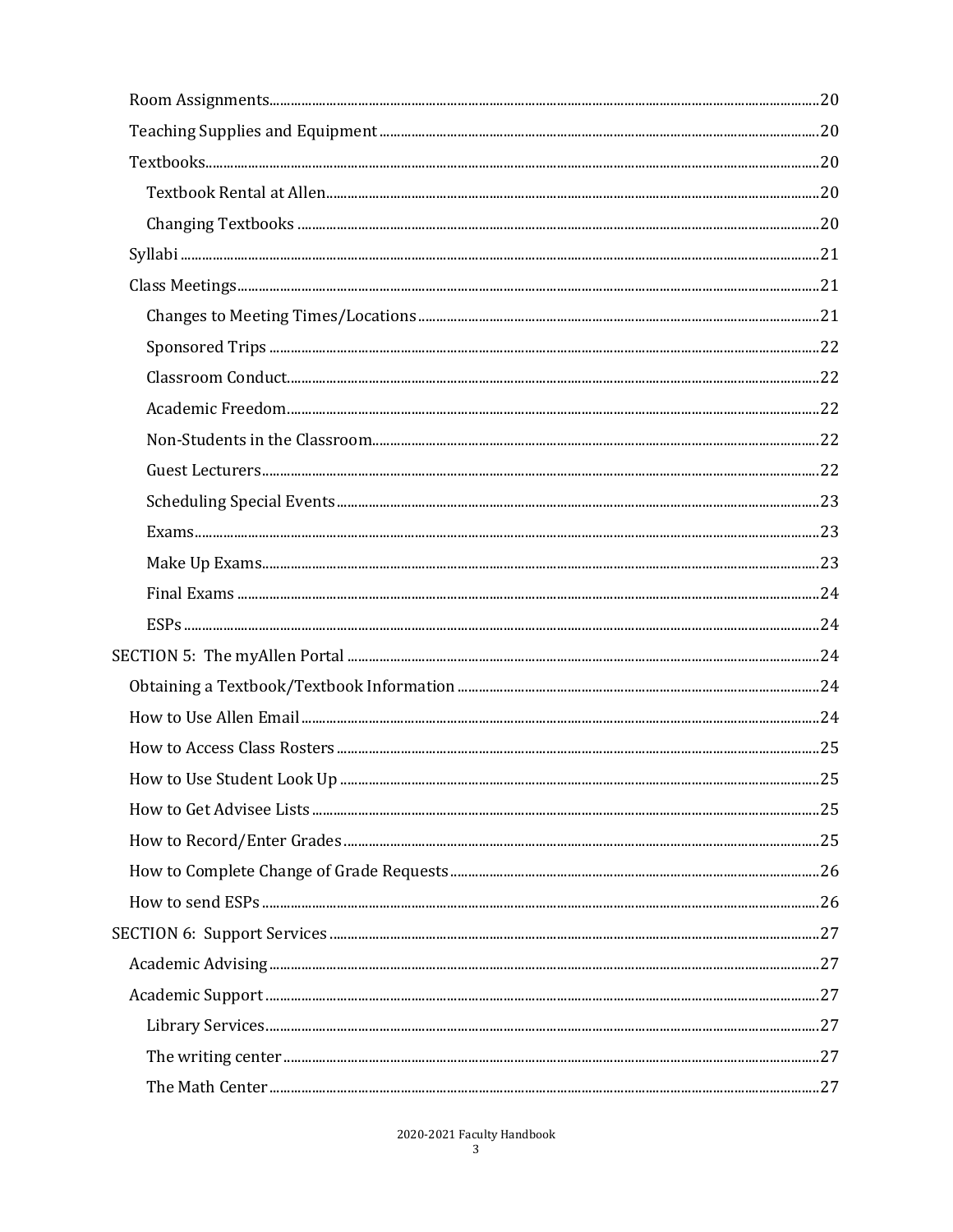| Contracts 31 |  |
|--------------|--|
|              |  |
|              |  |
|              |  |
|              |  |
|              |  |
|              |  |
|              |  |
|              |  |
|              |  |
|              |  |
|              |  |
|              |  |
|              |  |
|              |  |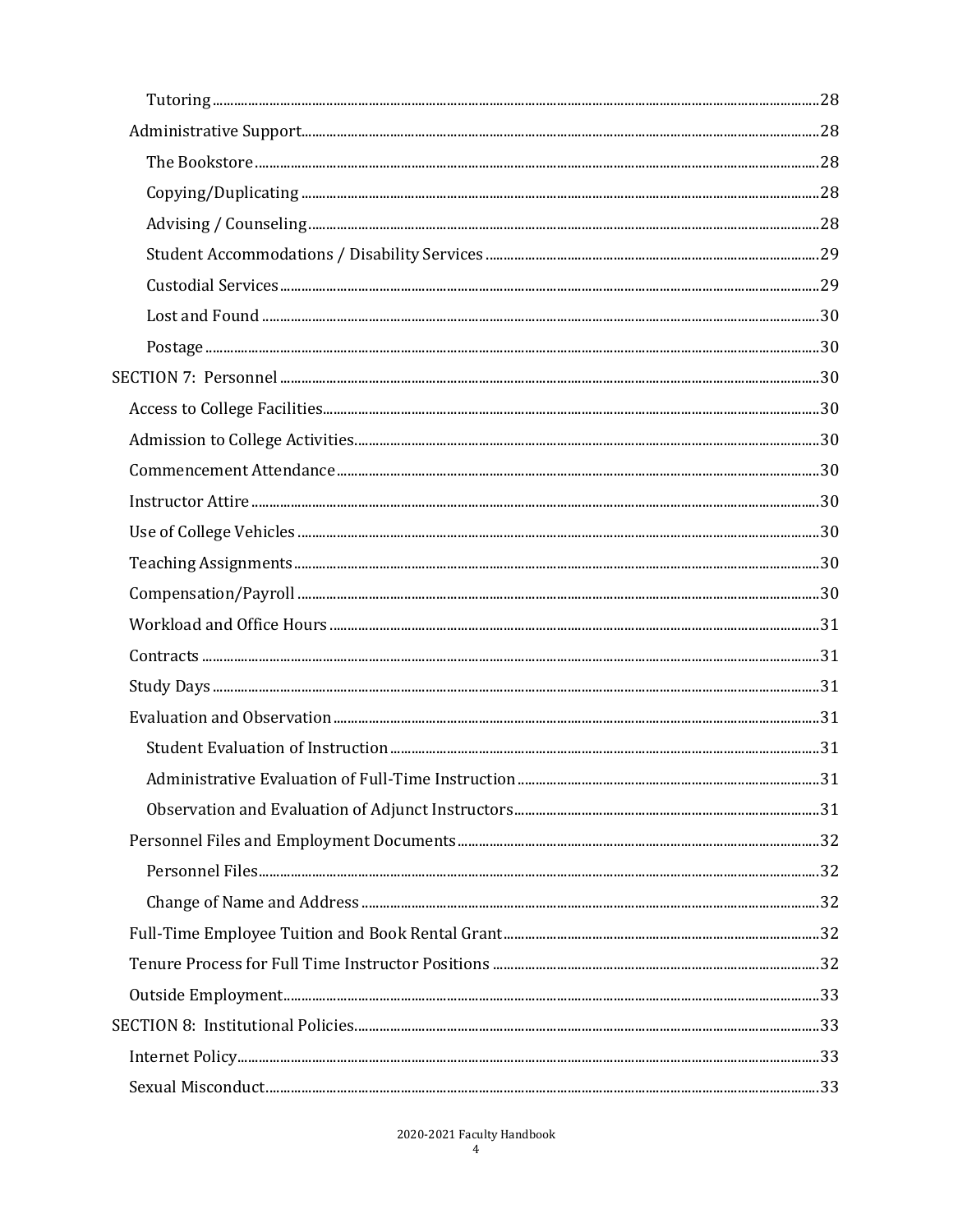| ${\bf To bacco Use } \label{a} {\bf .34}$ |  |
|-------------------------------------------|--|
|                                           |  |
|                                           |  |
|                                           |  |
|                                           |  |
|                                           |  |
|                                           |  |
|                                           |  |
|                                           |  |
|                                           |  |
|                                           |  |
|                                           |  |
|                                           |  |
|                                           |  |
|                                           |  |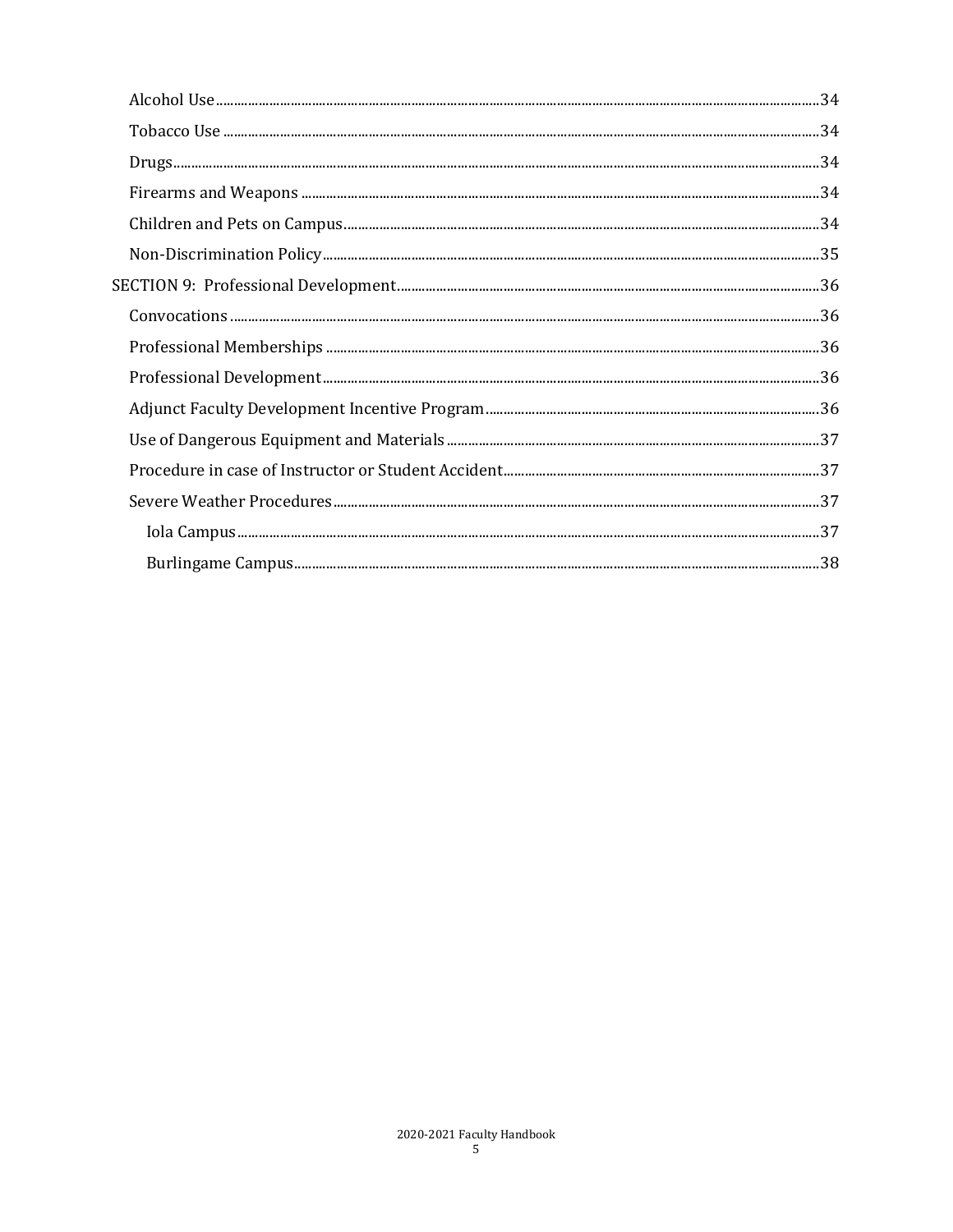#### 2020-2021 Faculty Handbook 6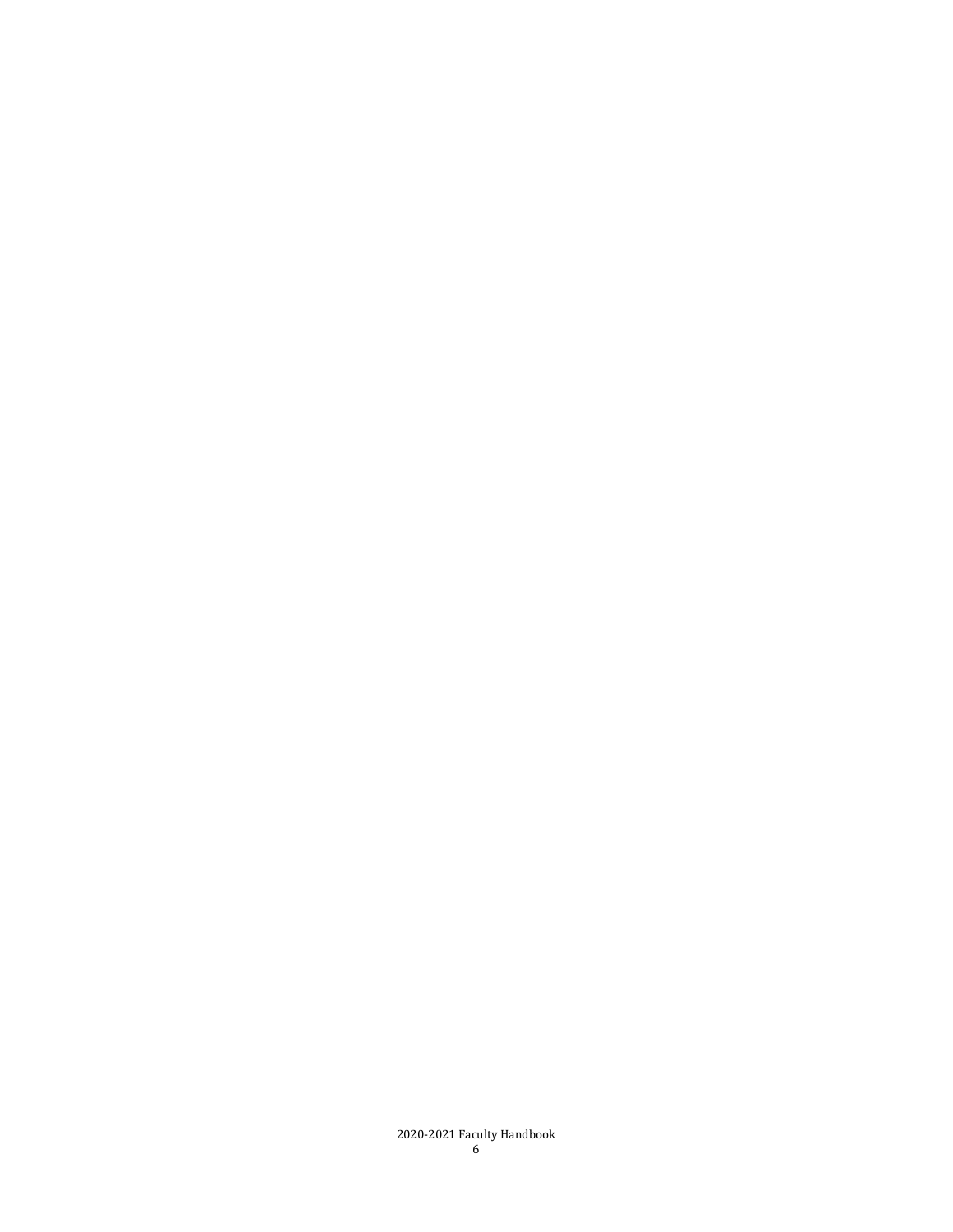### <span id="page-6-0"></span>SECTION 1: THE ACADEMIC CALENDAR

### **Fall 2020**

| Fall Scholarship Deadline                                      | August 1       |
|----------------------------------------------------------------|----------------|
| First Fall Faculty Contract Day                                | August 5       |
| All College Convocation (Iola)                                 | August 6       |
| <b>Adjunct Faculty Convocation (Burlingame)</b>                | August 8       |
| Payment Due for Full Semester and Session 1, 8:00 am           | August 10      |
| <b>Assessment Day</b>                                          | August 11      |
| Residence Halls Open (Iola)                                    | August 15      |
| Fall Semester and 1 <sup>st</sup> 8-Week Session Classes Begin | August 17      |
| Last Day to Add Full Semester Classes                          | August 23      |
| Last Day to Add or Drop Session 1 Classes                      | August 23      |
| 100% Refund Deadline for Session 1                             | August 23      |
| Last Day to Sign Up for Payment Plan                           | August 23      |
| Last Day to Drop Full Semester Classes                         | August 30      |
| 100% Refund Deadline for Full Semester                         | August 30      |
| 25% Refund Deadline for Session 1                              | August 30      |
| Labor Day (College Closed)                                     | September 7    |
| 25% Refund Deadline for Full Semester                          | September 13   |
| Census Day                                                     | September 14   |
| Last Day to Withdraw from Session 1                            | October 5      |
| Payment Due for Session 2, 8:00 am                             | October 5      |
| 1st 8-Week Session Ends                                        | October 9      |
| 2 <sup>nd</sup> 8-Week Session Begins                          | October 12     |
| Grades due for 1st 8-Week Session, 9:00 am                     | October 12     |
| Last Day to Add or Drop Session 2 Classes                      | October 18     |
| 100% Refund Deadline for Session 2                             | October 18     |
| 25% Refund Deadline for Session 2                              | October 25     |
| <b>Spring Registration Begins</b>                              | November 2     |
| Fall Break (College Closed November 27-29)                     | November 23-27 |
| Last Day to Withdraw from Full Semester and Session 2 Classes  | November 30    |
| Payment Due for Fall Intersession, 8:00 am                     | December 7     |
| Final Exams (Finals start December 8 in Iola)                  | December 7-11  |
| Fall Semester and 2 <sup>nd</sup> 8-Week Session End           | December 11    |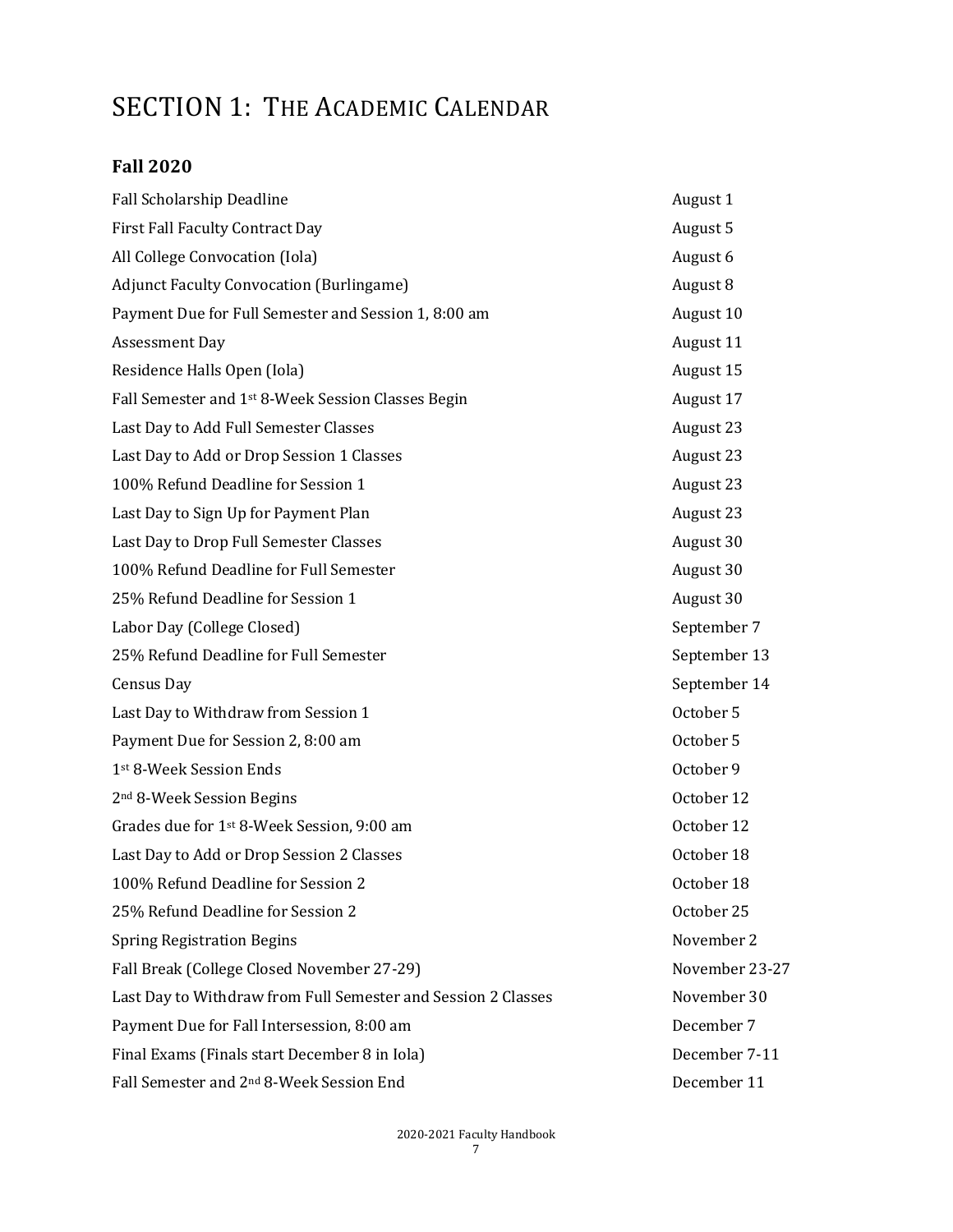| Last Fall Faculty Contract Day                                           | December 11           |
|--------------------------------------------------------------------------|-----------------------|
| Residence Halls Close (Iola)                                             | December 11           |
| Grades due for Fall Semester and 2 <sup>nd</sup> 8-Week Session, 9:00 am | December 14           |
| <b>Fall Intersession</b>                                                 | Dec 14-23 & Jan 4-15  |
| Last Day to Add or Drop Fall Intersession Classes                        | December 14           |
| 100% Refund Deadline for Fall Intersession                               | December 14           |
| Offices Closed                                                           | December 24-January 1 |
|                                                                          |                       |

### **Spring 2021**

| Spring Scholarship Deadline                          | January 1   |
|------------------------------------------------------|-------------|
| Last Day to Withdraw from Fall Intersession Classes  | January 6   |
| First Spring Faculty Contract Day                    | January 8   |
| <b>Adjunct Faculty Convocation (Burlingame)</b>      | January 9   |
| Payment Due for Full Semester and Session 1, 8:00 am | January 12  |
| <b>Assessment Day</b>                                | January 12  |
| All College Convocation (Iola)                       | January 14  |
| <b>Fall Intersession Ends</b>                        | January 15  |
| Residence Halls Open (Iola)                          | January 18  |
| Martin Luther King Day (College Closed)              | January 18  |
| Spring Semester and 1st 8-Week Session Classes Begin | January 19  |
| Grades due for Fall Intersession, 9:00 am            | January 19  |
| Last Day to Add Full Semester Classes                | January 25  |
| Last Day to Add or Drop Session 1 Classes            | January 25  |
| 100% Refund Deadline for Session 1                   | January 25  |
| Last Day to Sign Up for Payment Plan                 | January 25  |
| Last Day to Drop Full Semester Classes               | February 1  |
| 100% Refund Deadline for Full Semester               | February 1  |
| 25% Refund Deadline for Session 1                    | February 1  |
| 25% Refund Deadline for Full Semester                | February 15 |
| Census Day                                           | February 15 |
| Last Day to Withdrawn from Session 1                 | March 8     |
| 1st 8-Week Session Ends                              | March 12    |
| Payment Due for Session 2, 8:00 am                   | March 15    |
| Grades due for 1st 8-Week Session, 9:00 am           | March 15    |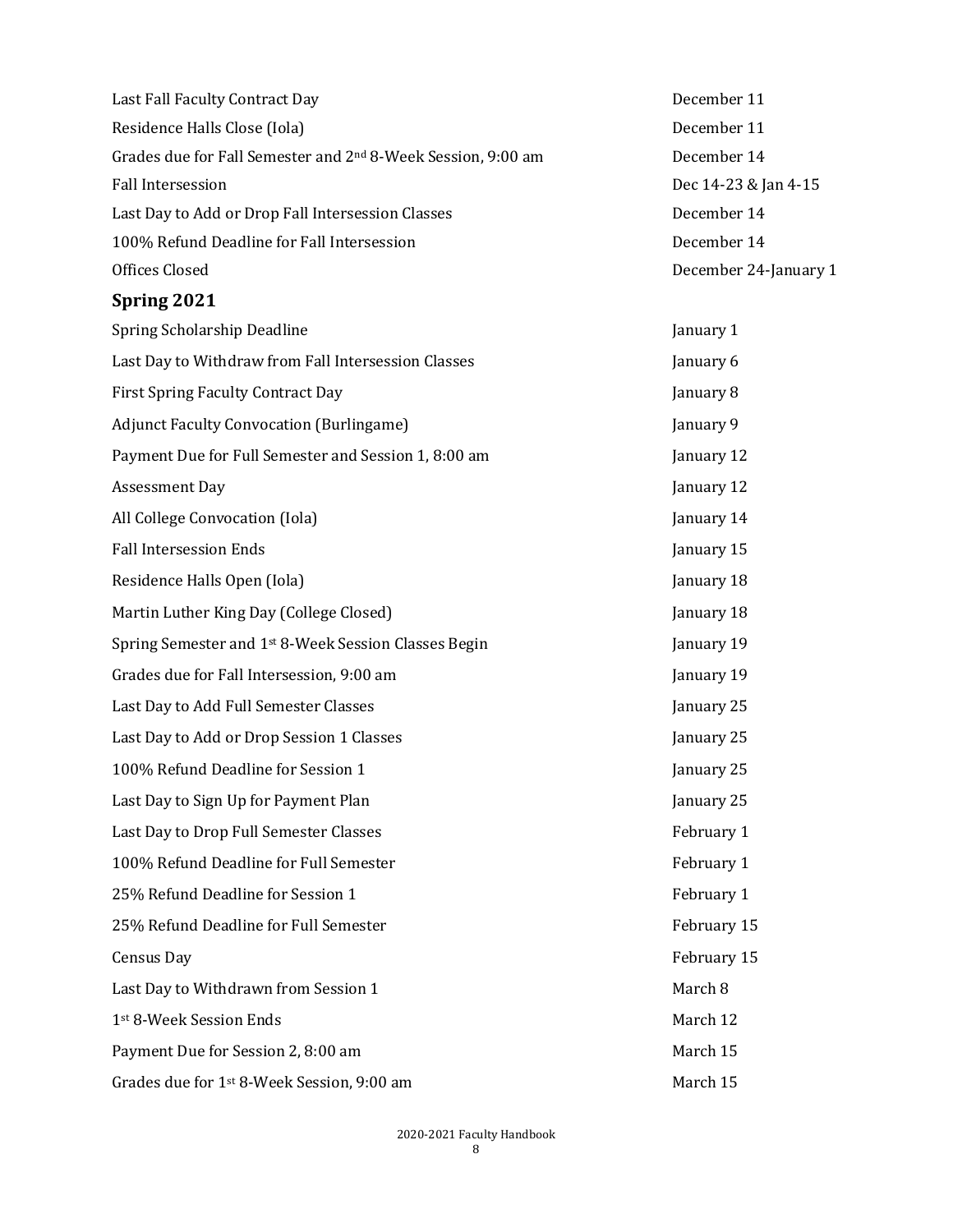| Spring Break (College Closed March 20)                                     | March 15-19 |
|----------------------------------------------------------------------------|-------------|
| 2 <sup>nd</sup> 8-Week Session Begins                                      | March 22    |
| Last Day to Add or Drop Session 2 Classes                                  | March 28    |
| 100% Refund Deadline for Session 2                                         | March 28    |
| 25% Refund Deadline for Session 2                                          | April 4     |
| <b>Summer and Fall Registration Begins</b>                                 | April 5     |
| Last Day to Withdraw from Full Semester and Session 2 Classes              | May 3       |
| Commencement                                                               | May 8       |
| Payment Due for Intersession, 8:00 am                                      | May 10      |
| Final Exams (Finals start May 11 in Iola)                                  | May 10-14   |
| Spring Semester and 2 <sup>nd</sup> 8-Week Session End                     | May 14      |
| Last Spring Faculty Contract Day                                           | May 14      |
| Residence Halls Close (Iola)                                               | May 14      |
| Intersession begins                                                        | May 17      |
| Last Day to Add or Drop Spring Intersession Classes                        | May 17      |
| 100% Refund Deadline for Spring Intersession                               | May 17      |
| Grades due for Spring Semester and 2 <sup>nd</sup> 8-Week Session, 9:00 am | May 17      |
| Last Day to Withdraw from Spring Intersession Classes                      | May 26      |
| Memorial Day (College Closed)                                              | May 31      |
| <b>Payment Due for Summer Sessions</b>                                     | May 31      |
| <b>Intersession Ends</b>                                                   | June 4      |
| Summer 2021                                                                |             |
| <b>Summer Sessions Begin</b>                                               | June 7      |
| Last Day to Add or Drop On Ground Classes                                  | June 7      |
| 100% Refund Deadline for On Ground Classes                                 | June 7      |
| Grades due for Spring Intersession, 9:00 am                                | June 7      |
| Last Day to Add or Drop Online Classes                                     | June 13     |
| 100% Refund Deadline for Online Classes                                    | June 13     |
| 25% Refund Deadline for Online Classes                                     | June 20     |
| Census Day                                                                 | June 21     |
| Last Day to Withdraw from On Ground Classes                                | June 25     |
| Independence Day (College Closed July 3)                                   | July 4      |
| On Ground Classes End                                                      | July 16     |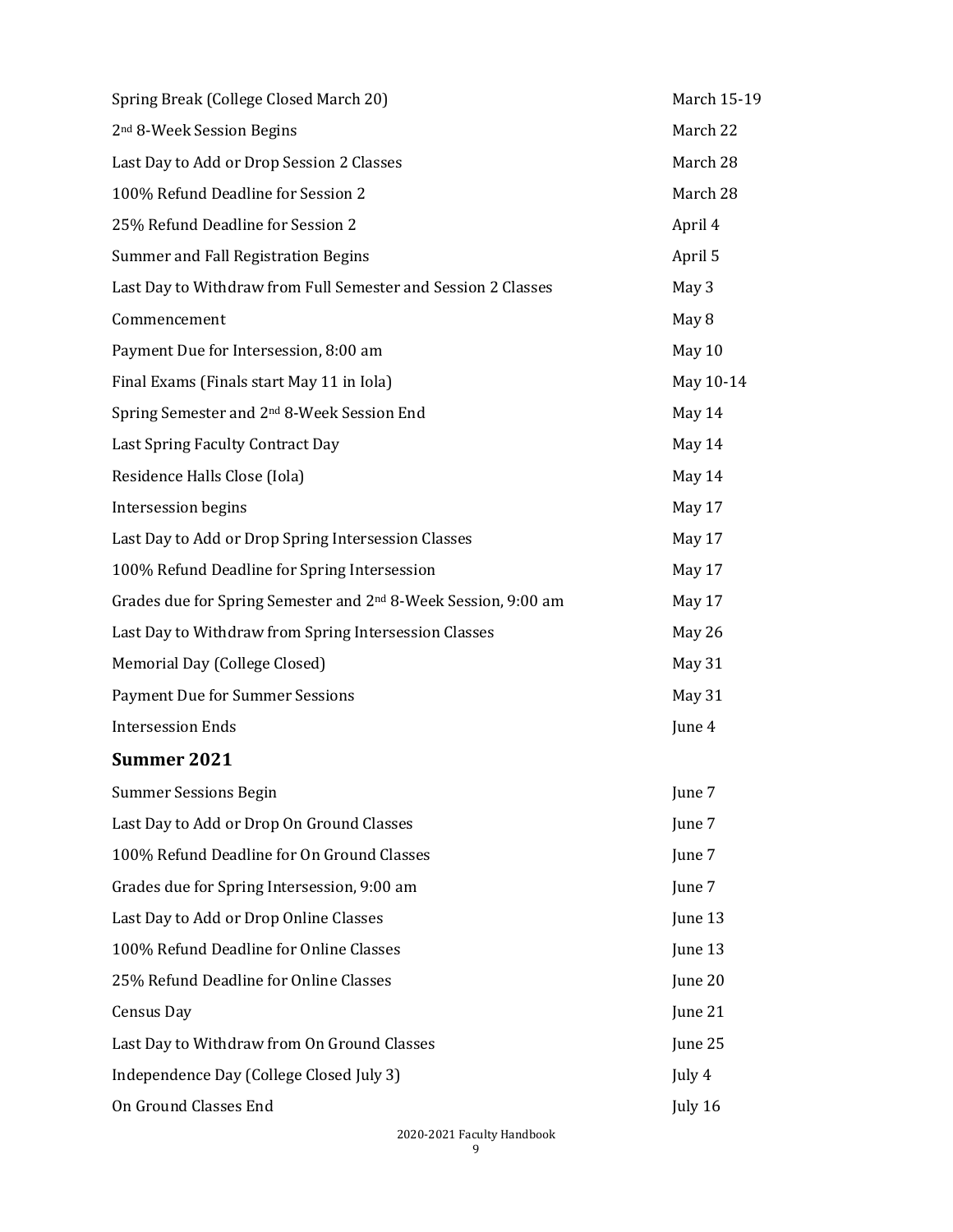| Last Day to Withdraw from Online Classes  | July 19  |
|-------------------------------------------|----------|
| Grades due for On Ground Classes, 9:00 am | July 19  |
| Online Classes End                        | July 30  |
| Grades due for Online Classes, 9:00 am    | August 2 |
| *All dates subject to change              |          |

### <span id="page-9-0"></span>SECTION 2: GENERAL INFORMATION

### <span id="page-9-1"></span>VISION STATEMENT

The Vision of Allen Community College is to be recognized for excellence as a valuable, responsive resource to the communities we serve and as a caring, supportive institution that empowers and educates our students, faculty, and staff to embrace change, become lifelong learners, and take their place as productive members of the global community.

### <span id="page-9-2"></span>MISSION STATEMENT

The purpose of Allen Community College is to provide quality educational and support services in an atmosphere that is caring, safe, and conducive to learning. The college is committed to a wide range of accessible, affordable educational programs that enable students to reach their academic, occupational, and personal potential.

Guiding Principles to Support this Mission:

- a. Provide access to education without the limits of time, place, and distance.
- b. Enable learners to transfer college credit and successfully pursue education at other institutions.
- c. Enable students to study career/technical education certificate and degree programs or upgrade work skills that prepare them for successful employment.
- d. Enrich and encourage personal development through course offerings.
- e. Prepare students for success in college level work in reading, writing, and computational skills through developmental courses.
- f. Foster diversity within the student body, administration, faculty, and staff.
- g. Enrich the environment of students and those we serve by engaging them in social, intellectual, cultural, and recreational activities.
- h. Support student retention and success through effective advisement and other support services.
- i. Enhance the student experience by incorporating intercollegiate activities in student life.
- j. Promote economic development.
- k. Provide campus facilities that are safe, comfortable, and conducive to learning.
- l. Promote a program of continuous institutional improvement that ensures quality, effectiveness, and relevance.

### <span id="page-9-3"></span>COLLEGE LOCATIONS

Allen Community College provides quality higher education and workforce development through two distinct campuses and Online Learning to approximately 5,000 students each academic year.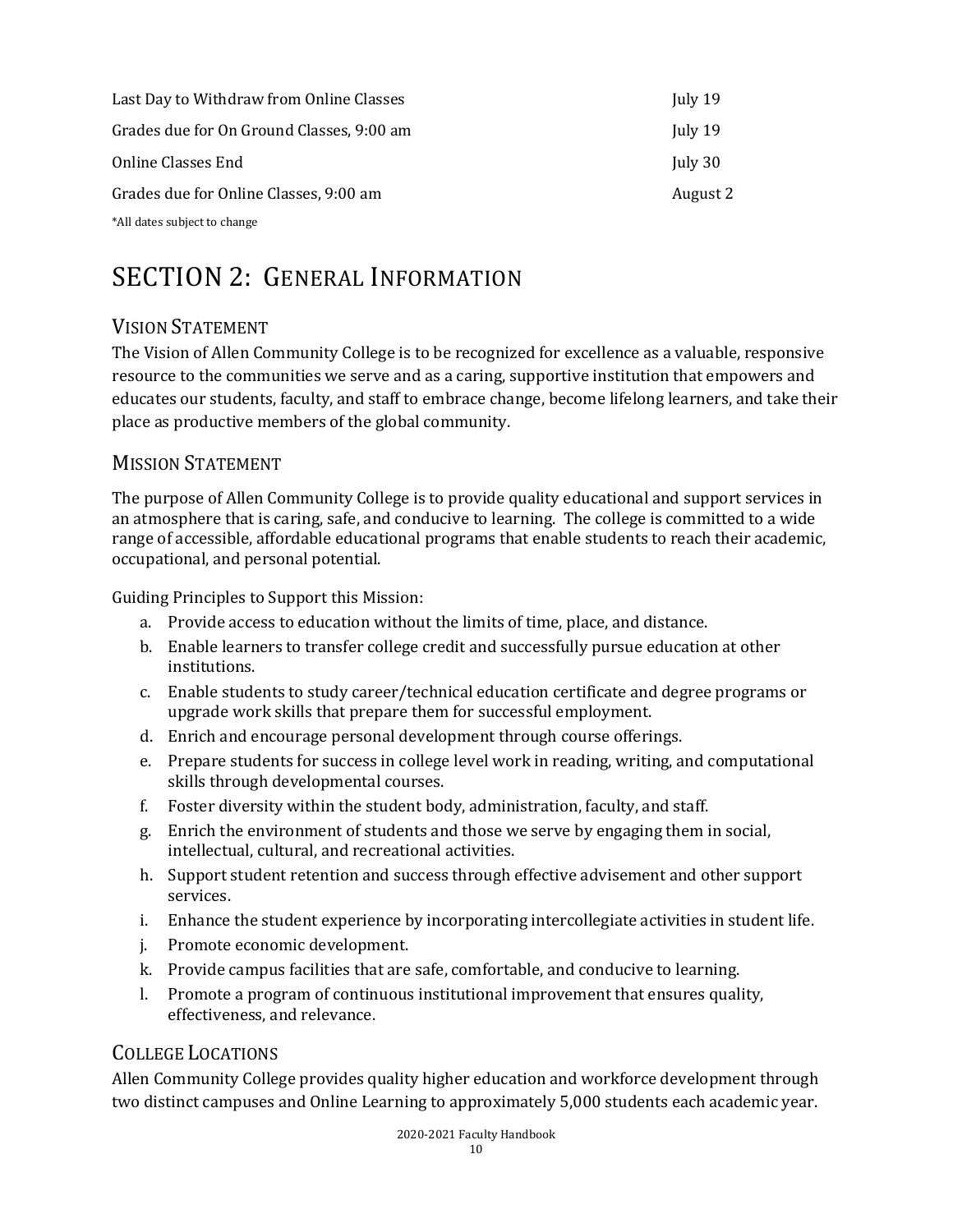Allen is a public two-year college under the control of a locally elected, six-member Board of Trustees and coordinated in higher education by the Kansas Board of Regents. The **Iola Campus**, with residence halls and vibrant arts and athletics programs, offers the two-year college experience in a caring environment. The **Burlingame Campus**, located just 25 miles south of Topeka, offers a broad range of courses scheduled to accommodate busy commuter lifestyles**. Online Learning** serves students who wish to take an online class to compliment their face-to-face courses or who wish to earn their degree from a distance. Allen's multi-county service area in the rolling Flint Hills of eastern Kansas comprises the counties of Allen, Coffey, Osage, Woodson, southern Anderson, and southern Wabaunsee, all home to approximately 49,000 people.

### <span id="page-10-0"></span>COLLEGE HISTORY AND HLC AFFILIATION

Established in 1923 as Iola Junior College under the jurisdiction of the local Board of Education, Allen enjoys a long history of serving its communities. A full history of the people and places of Allen County Community College can be found on the College's website at *[www.allencc.edu](http://www.allencc.edu/)*. The College's affiliation with the North Central Association of Colleges and Schools began with its Candidacy for Accreditation in 1972, leading to full Accreditation in 1974. Under an act of the State Legislature in 1999, Kansas community colleges moved from organization through the State Department of Education to coordination under the Kansas Board of Regents, linking public institutions of higher education. Allen presently participates in the Open Pathway accreditation process with the Higher Learning Commission. The next visit by the Higher Learning Commission will be in the 2028-29 academic year.

### <span id="page-10-1"></span>**MEMBERSHIPS**

Allen Community College is a member of the American Association of Community Colleges, the Association of Community College Trustees, the Higher Learning Commission, the Council for Higher Education, the Kansas Association of Community College Trustees, the Southeast Kansas Higher Education System, the Heartland Alliance, the National Council for Occupational Education, the Kansas Association of School Boards, the League for Innovation, the National Institute for Career and Institutional Development, the National Association for Community College Entrepreneurship, the National Junior College Athletic Association, the Kansas Jayhawk Community College Conference, and the Iola, Humboldt, Osage City and Topeka Chambers of Commerce.

### <span id="page-10-2"></span>SECTION 3: COURSE POLICIES AND PROCESSES

### <span id="page-10-3"></span>COLLEGE CATALOG

The College Catalog serves as a resource, communicating academic and student services policies and procedures, institutional policies, academic programs of study, course descriptions, and College personnel. To access the College Catalog, go to the **Academics** tab, then to the College Catalog link in the **College Materials** box.

### <span id="page-10-4"></span>CURRICULUM DEVELOPMENT

In AY 2008-09, the Curriculum Committee reviewed the Curriculum Process set out in our Board of Trustees Policies and Procedures V-A-1.10. We discussed this policy and agreed upon processes and timeframes for submitting a course proposal for consideration by the Curriculum Committee.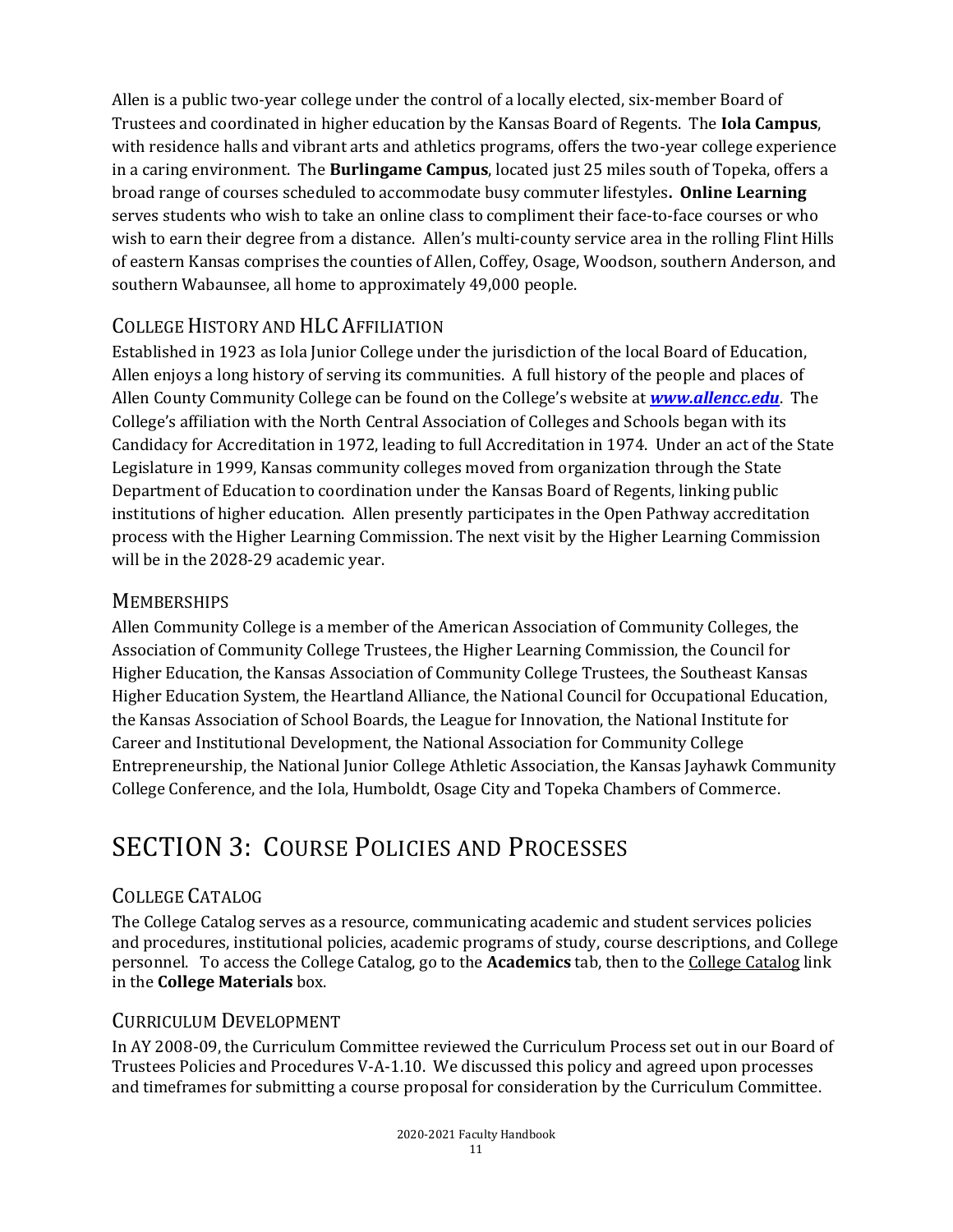**Process and Timeframe for submitting a course proposal**: Course proposals/revisions should be drafted by the initiator and discussed with program colleagues or division members, the division chair, and the appropriate dean (Dean for Academic Affairs, or the Associate Dean for the Burlingame Campus) before submission to the Curriculum Committee. Then, course proposals should be submitted seven (7) working days before the date of the Curriculum Committee meeting at which the proposal is to be discussed. This allows time for assembling the agenda and reading the proposals. Should the committee recommend proposals forward, they are discussed and acted upon at the next regularly scheduled President's Council and Board of Trustee meetings. The appropriate dean and VPAA will represent the proposals at President's Council and BOT meetings; the initiators need not be present.

**Method for submitting a course proposal**: Course proposals/revisions should be submitted electronically by the date due to Chris Freelove, Administrative Assistant, a[t freelove@allencc.edu](mailto:freelove@allencc.edu). A course proposal/revision includes a completed Course Proposal/Revision Form and a completed Common Course Outline for the proposed course/revision.

Adhering to this established timeframe and method of submission is respectful to all instructors, staff, and committee members involved in the process. Additionally, it enhances our communication and organization. For more information about Curriculum processes, visit myAllen and click on the **Allen Resources** tab. Choose Academic Materials from the items in the box and scroll down to the **Curriculum Process** box.

### <span id="page-11-0"></span>AUDITING A COURSE

To audit a course, attending a course for no credit or grade, a student must declare that desire at the time of enrollment. The option to audit cannot be changed once the class begins. A course originally completed under the audit option cannot later be converted to a graded or Pass/Fail option. A course taken for audit will not count toward any program or degree requirement. Regular tuition and fees are assessed for the course. Scholarship dollars cannot be used to pay for courses being audited. An audit student cannot displace a student taking a class for credit.

### <span id="page-11-1"></span>PASS/FAIL GRADING

A student may enroll in a class for a pass/fail grade. A student enrolling for a class with a pass/fail option shall request the instructor give a pass/fail grade and file necessary paperwork with the Registrar's office. A change of grading request is not permitted after the official drop/add period. Pass/fail grades are not calculated in a student's grade point average, and a maximum of 12 hours may be taken pass/fail to satisfy degree requirements.

### <span id="page-11-2"></span>CONCURRENT ENROLLMENT/DUAL CREDIT PROGRAM

Allen Community College and area unified school districts have been educational partners for many years, with Concurrent Enrollment Program classes offered to high school students at most area high schools. Concurrent Enrollment Courses are defined as courses in which high school teachers instruct college-level courses for high school students at high school locations during the high school day. Concurrent enrollment courses are offered as part of Concurrent Enrollment Program (CEP) partnerships formed between the high schools and the College. Concurrent enrollment high school teachers meet the same instructional qualifications as regular college instructors. Concurrent post-secondary educational opportunities are available to high school sophomores, juniors and seniors who are motivated and prepared for college-level courses. The concurrent enrollment program enables many high school students to earn both college and high school credit. This program follows Kansas legislative guidelines, which require an agreement between a high school and Allen. The high school principal's approval is also required before the high school student can participate in the concurrent enrollment program. Allen actively partners with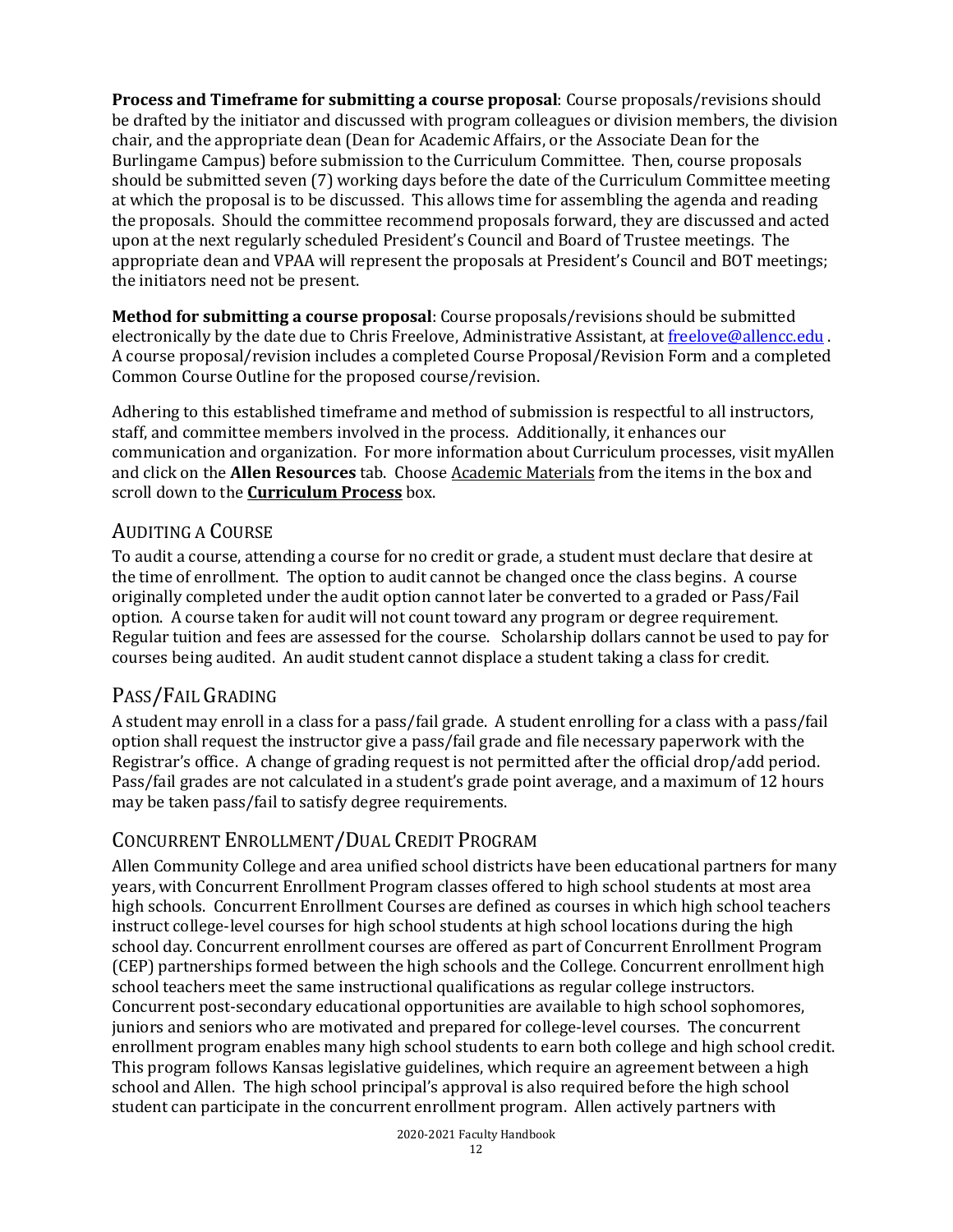Burlingame, Burlington, Crest, Heritage Christian School, Humboldt, Iola, Lebo, Lyndon, Marais Des Cygnes Valley, Marmaton Valley, Mission Valley, Osage City, Santa Fe Trail, Shawnee Heights, Southern Coffey County, Waverly, and Yates Center.

Allen also works with many high schools throughout the state to offer dual credit courses. Dual credit courses are courses in which high school students are enrolled in a college-level course, either online, hybrid, or on the Iola or Burlingame campuses, and their high school may award secondary credit for successful completion of the course. Secondary credit is awarded at the discretion of high schools.

### <span id="page-12-0"></span>**ATTENDANCE**

The responsibility for class and laboratory attendance is entirely upon the student. The student is expected to be in an enrolled class each time that class meets. No student is entitled to any absences. There is no policy that authorizes a student to be absent from classes except as an official representative of the College as part of recognized and approved activities. Absence from class is regulated on the principle that all students must do the full work of the class. Even unavoidable absences do not excuse the student from the obligation to do all the work required. Any absence represents an academic loss and will naturally jeopardize a student's grades and the possibility of passing the course. The student will be given the opportunity to make up the work and tests missed when the absence is due to a college activity, verified illness, or personal or family crisis. Students should notify the instructor ahead of time if an absence is required. Excessive absence is defined by the instructor.

Each instructor at Allen sets an attendance policy and explains it in his or her class syllabus. The instructor may withdraw a student when absences exceed the instructor's attendance policy. The withdrawal will be reported to the Registrar and Vice President for Student Affairs, who will notify the student of having been withdrawn for nonattendance. Instructors must record student absences in the course grade book. An attendance record is the only source of attendance documentation for the College. Adjunct instructors can find copies of grade books and other necessary paperwork in the Faculty Resource Center on Blackboard. Grade entry upon completion of the course occurs through the myAllen portal. This information is located on the **Faculty-Advisor** tab in the **Academic Info** box.

### <span id="page-12-1"></span>ROSTERS

### <span id="page-12-2"></span>*CLASS ROSTERS*

Class rosters can be accessed from the myAllen portal. Go t[o https://my.allencc.edu](http://my.allencc.edu/) and enter your user name and password. Click on the **Faculty-Advisor** tab and choose the *View Roster* button. A list of all students enrolled in the course will be displayed. Click on a student name and that student's information and schedule will display.

### <span id="page-12-3"></span>*ATTENDANCE ROSTERS*

In order to document attendance, instructors are required to submit rosters. These rosters are extremely important in determining financial aid and enrollment. Instructors are expected to complete certification rosters for all classes taught. These certification rosters for student attendance are due by the  $20<sup>th</sup>$  class day.

### <span id="page-12-4"></span>*20TH DAY ROSTERS*

Instructors are required to verify student attendance on 20th Day Rosters. These documents are used to determine the enrollment-based funding that the College receives. An instructor is required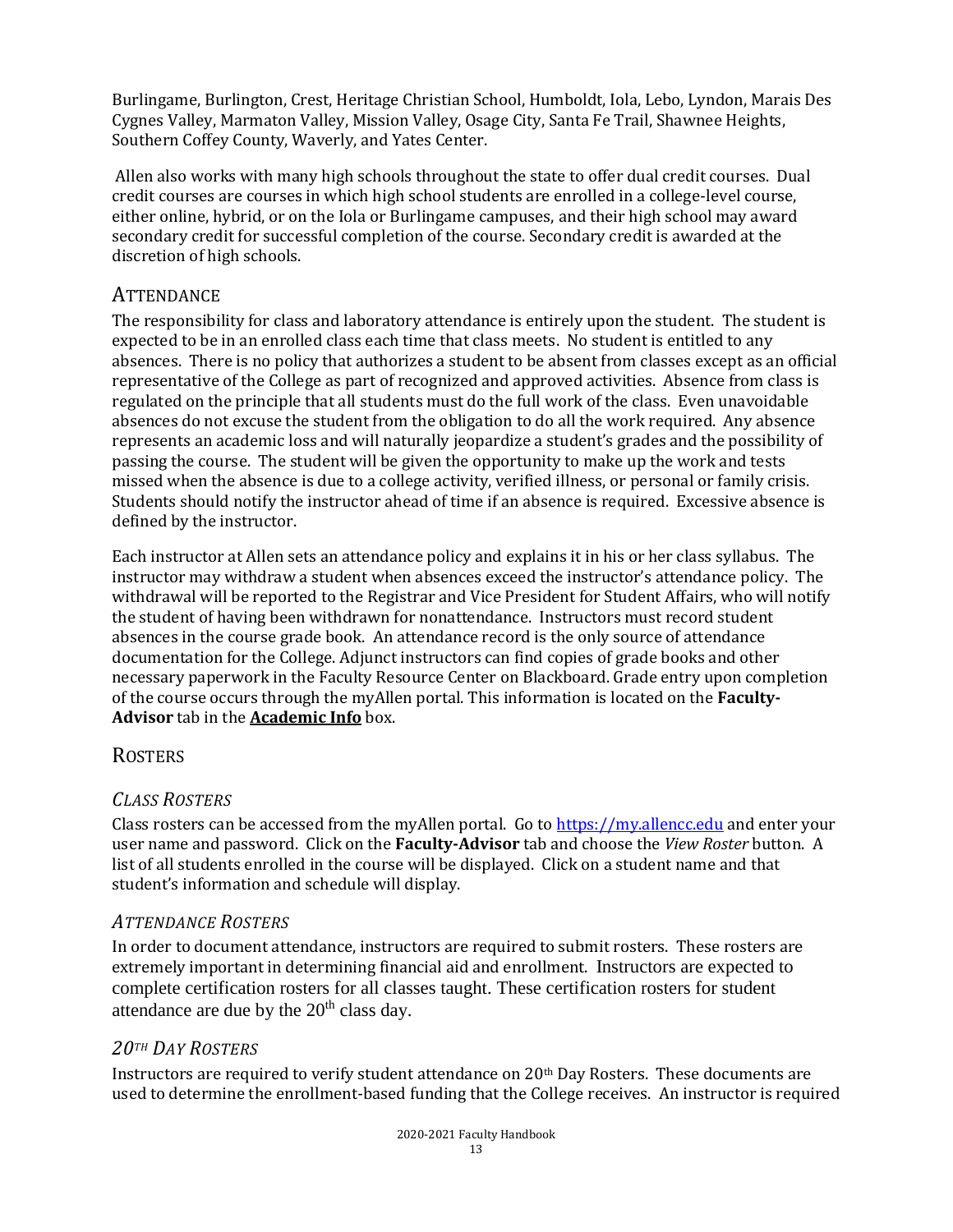to complete a 20<sup>th</sup> Day Roster for each course. All 20<sup>th</sup> Day Rosters are submitted through the myAllen portal. These certification rosters for student attendance must be submitted by the  $20<sup>th</sup>$ class day.

*Instructions for Submitting Roster through myAllen Portal:*

1. Go to the myAllen portal. You can click the "**myAllen**" link on the top of the Allen webpage [\(https://www.allencc.edu\)](http://www.allencc.edu/) or you can go directly to [https://my.allencc.edu/ics](http://my.allencc.edu/ics) .

- 2. To log in to the portal.
- 3. Click on the "**Faculty-Advisor"** tab.
- 4. Choose a course from the drop down menu in the "ESP-Roster2.0" module.
- 5. Click the "**Attendance Roster**" button below the drop down menu.
- 6. Student information will display for each student in your course. Check the "**Did not ever attend**" box, if a student has not completed any work in an online course or has not attended an
- onsite course.
- 7. Indicate a last date of attendance for students who are NOT making satisfactory progress.
- 8. Check the "**Yes**" or "**No**" button for the students' progress in the course.

9. Use the "**<<Prev**" and "**Next>>**" buttons to move through your roster and record information for all of your students. For students who seem to be missing from the roster, check ID numbers. This often occurs when there has been a name change. If a student is missing from

your roster, please contact the College Regisrar. 10. Click "**Attendance Review**" and verify you entered correct information for each student.

Enter the date in the box at the bottom of the roster.

11. Click "**Submit Attendance Roster**" from the options below the roster. You will receive an email in your Allen email account that includes the information you entered. *The Importance of Attendance Tracking and Student Enrollment*

Maintaining accurate attendance records and properly administrating student withdrawals is important for Allen to ensure the integrity of our programs and to remain in good standing with the Higher Learning Commission. There are implications in terms of the financial aid dollars we receive if we do not properly report attendance and withdrawal data. Failure to follow policies can result in adverse issues to both the student and the college.

If you have questions or are not sure about a student's status please feel free to contact me at [haviland@allencc.edu](mailto:haviland@allencc.edu) or 620-901-6291.

### <span id="page-13-0"></span>CHANGE OF SCHEDULE

### <span id="page-13-1"></span>*DROP/ADD PERIOD*

Students may add full semester and 8-week session classes during the first 7 calendar days of the term. Students may drop full semester classes during the first 14 calendar days of the semester. Courses in 8-week sessions may be dropped during the first 7 calendar days of the session. Students in classes which last less than 8 weeks must drop or add by the end of the first day of class. No record of courses dropped during this period will appear on the transcript.

Students should always discuss any class schedule changes with their advisor. During the drop/add period, schedule changes may be completed through the myAllen portal or by submitting a Change of Schedule form. No class may be added after the official add period without the consent of the instructor and the appropriate dean.

Change of Schedule forms may be found in the myAllen portal, or picked up from the Administration Office on the Iola Campus, or from the Front Office on the Burlingame Campus. All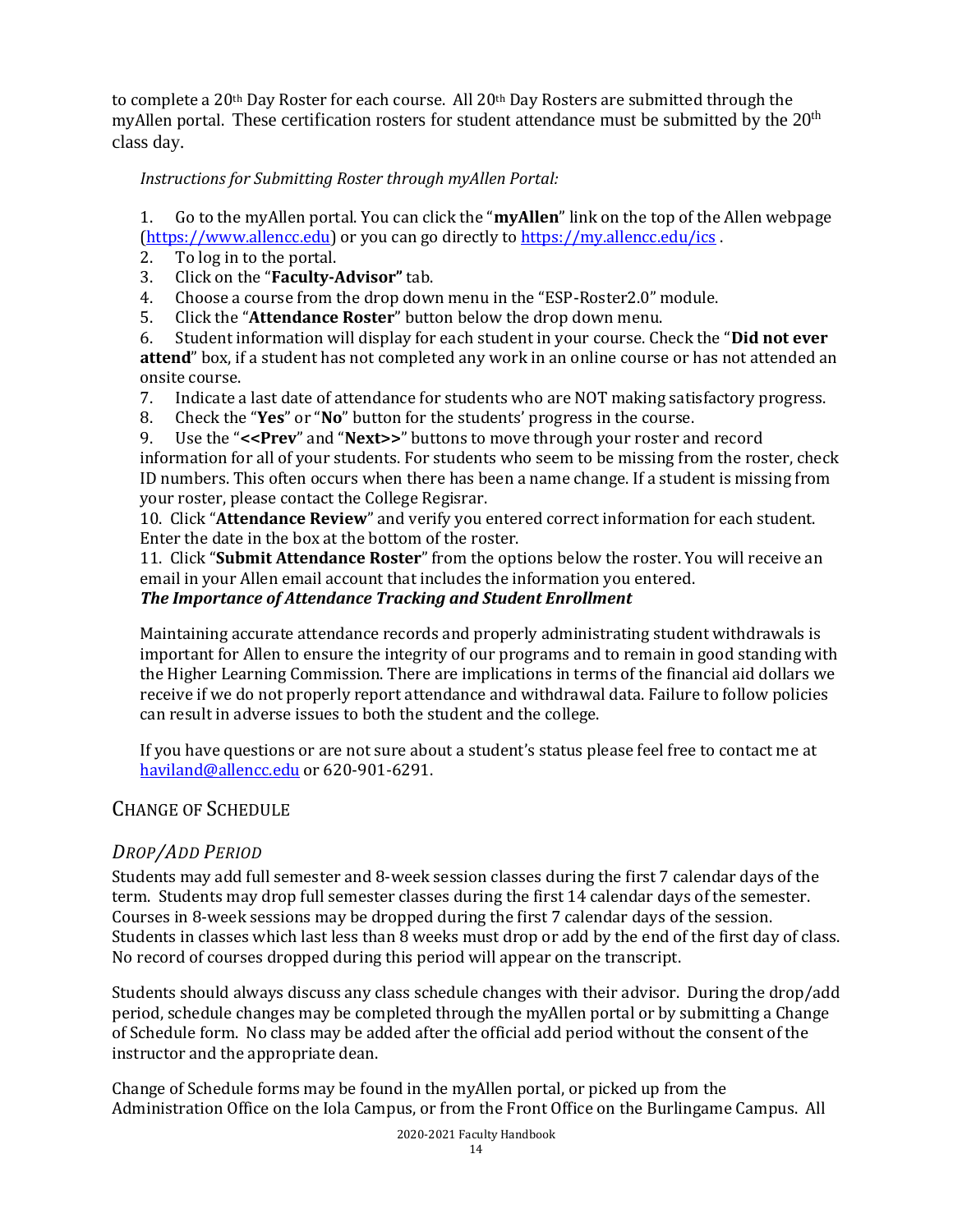Change of Schedule forms must be initiated through the student's advisor. Advisors can facilitate a schedule change online with a confirmation e-mail from the student to replace the student's signature on the Change of Schedule form. The confirmation e-mail should include the student's ID number and confirmation of what class(es) the student requests to change. This e-mail should also accompany the form when turned in. The completed Change of Schedule form must be returned to the registrar, either in the Administration Office on the Iola Campus, or the Student Services Office on the Burlingame Campus, or online at [haviland@allencc.edu](mailto:haviland@allencc.edu)

During the Drop/Add period, schedule changes may be completed through the myAllen portal or by contacting an advisor. No class may be added after the drop/add period without the consent of the instructor and the appropriate Dean.

### <span id="page-14-0"></span>*WITHDRAWING FROM CLASS*

To withdraw from a course or the College after the drop period, a student must officially withdraw online, with an email, in person, or in writing. Phone or text messages do not meet the requirement to withdraw.

For a full semester or second 8-week course students may withdraw up to and including the 70th class day of the semester. For a first 8-week course students may withdraw up to and including the 35th class day of the semester. For courses lasting less than 8 weeks, students may withdraw up to and including 50% of the class meetings. A designation of "W" (withdraw) shall be entered on the student's transcript for withdrawn classes.

An instructor may withdraw a student from his/her class if the student exceeds the limits of the class attendance or course work policy specified on the syllabus. The instructor shall submit a Change of Schedule form. The student shall be notified and may request reinstatement.

A student may be administratively withdrawn from a course or from the College for non-payment of financial obligations or student conduct violations. The staff member initiating the withdrawal must complete a Change of Schedule form. The student shall be notified and may request reinstatement.

If a student is administratively withdrawn, the student has the right to request reinstatement in the class. Students removed for non-payment at the beginning of a term will usually be given until the end of the add period to make payment and request reinstatement. If the reinstatement is denied, the student may use the academic appeals process to appeal the withdrawal.

After the designated withdrawal period, no withdrawals by the student or instructor shall be allowed. In cases of extenuating circumstances, permission to withdraw from all classes in which the student is enrolled may be granted by the Vice President for Academic Affairs. If a student simply stops attending class, the student is not officially withdrawn. Such students shall receive "F" grades and these grades shall be counted in the grade point average.

### <span id="page-14-1"></span>GRADE BOOKS

Instructors are expected to upload grade books to myAllen portal [\(https://my.allencc.edu/ics\)](https://my.allencc.edu/ics) as follows:

- 1. Enter user name and password
- 2. Click on the **Faculty-Advisor** tab
- 3. Retrieve grade book documents by downloading grade book documents from the course shell and save to your desk top or a file folder. Hard copies can be scanned and saved to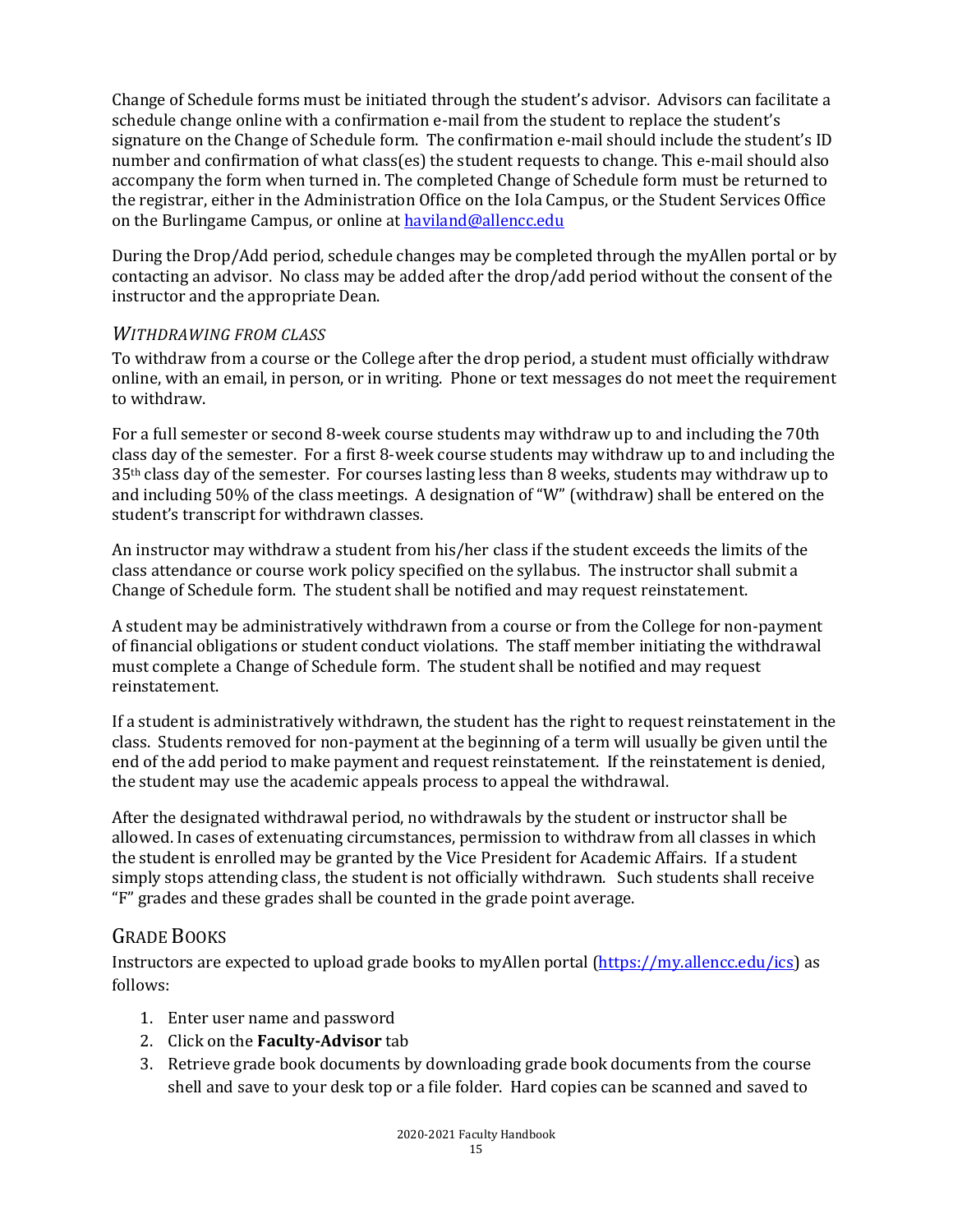your desk top or a file folder. Click on the link **Gradebook Upload** on the lower right side of the Faculty-Advisor page.

- 4. From the drop down menu choose the appropriate class or click on **Browse** to locate the grade book.
- 5. Click on the document or file folder to upload to myAllen portal, then click on **Send File**.
- 6. An email will be sent to confirm the grade book submission.

### <span id="page-15-0"></span>GRADES AND GRADE POINTS

A, B, C, D, and P are recorded as passing grades; F indicates failure. Grade points are as follows:

| A - Excellent  | 4 grade points per semester hour |
|----------------|----------------------------------|
| B - Good       | 3 grade points per semester hour |
| C - Average    | 2 grade points per semester hour |
| D - Poor       | 1 grade point per semester hour  |
| F - Failure    | No credit or grade point         |
| I - Incomplete | No credit or grade point         |
| P-Pass         | Credit but no grade points       |
| W - Withdrawal | No credit or grade point.        |
|                |                                  |

### <span id="page-15-1"></span>INCOMPLETES

An incomplete grade, designated as "I," is given only when a student cannot complete the coursework because of illness or other conditions usually beyond the control of the student. It is recommended that 80% of the course be completed at the time of the student's incomplete grade request. An explanation of the work required to complete the course must be filed by the instructor with the appropriate Dean, the Vice President for Academic Affairs, and the Registrar at the time the incomplete grade is submitted. The incomplete work must be made up by the end of the following semester. A student who fails to meet the deadline for completion of the incomplete work will have to repeat the entire course for credit. To discuss incomplete grade requirements, contact the appropriate Dean.

### <span id="page-15-2"></span>ACADEMIC APPEALS PROCESS

Students are provided with a Student Handbook that outlines general academic policies. Students also receive a course syllabus that indicates expectations, grading system, and other pertinent data regarding a particular course. It is the student's responsibility to become familiar with the contents of these publications.

If a student receives a grade that he/she feels is unfair and not in compliance with guidelines in the above publications, he/she may appeal the grade using the following process.

The student shall appeal in writing to the instructor who issued the grade with a copy going to the Vice President for Student Affairs and Dean for Academic Affairs, Associate Dean for the Burlingame Campus. This shall be done within seven (7) calendar days from the day the grade was issued for an assignment or test and within thirty (30) calendar days from the end of the semester for a final grade. Included in the appeal shall be the student's name, the class in which the grade was received, and the basis for the appeal. The instructor shall respond to the student in writing within five (5) calendar days of receipt of the notice, regarding the disposition of the appeal. A copy of the appeal and the instructor's response shall be filed with the Vice President for Academic, Vice President for Student Affairs and the appropriate Dean.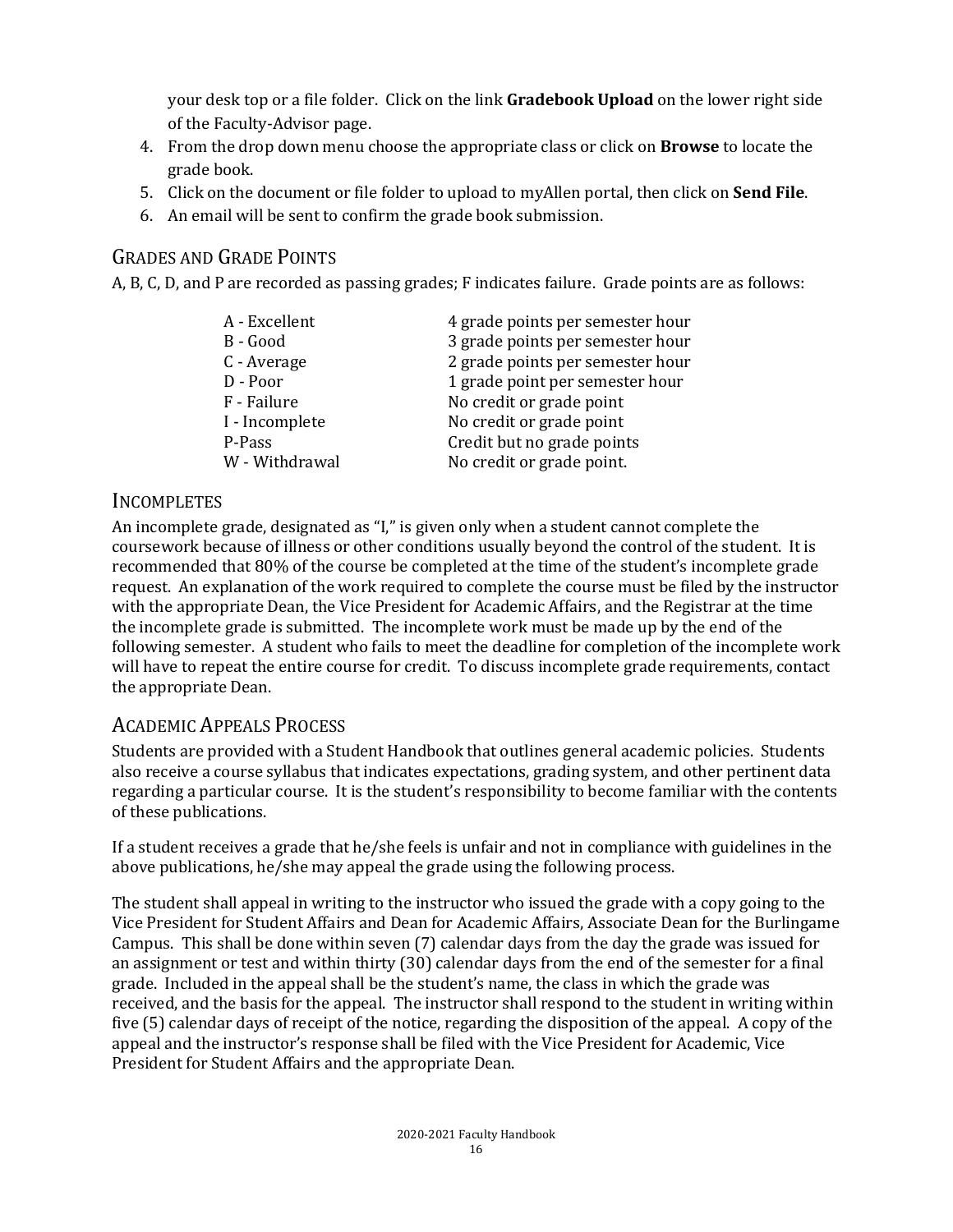If the student feels that the instructor's decision is not fair, he/she may appeal the matter to the Vice President for Academic Affairs with a copy going to the Vice President for Student Affairs. This appeal shall be in writing and shall be submitted within five (5) calendar days of the date of the instructor's written response. The Vice President for Academic Affairs shall confer with both the student and the instructor and may review any other information relevant to the situation. The Vice President for Academic Affairs shall respond to the student in writing within seven (7) calendar days of receipt of the appeal regarding its disposition with a copy going to the Vice President for Student Affairs.

If the student feels the Vice President for Academic Affairs decision is not fair, he/she may within five (5) calendar days of receipt of the Vice President for Academic Affairs decision, appeal the matter to an Academic Appeals Task Force. This task force shall be composed of the Vice President for Student Affairs, the Dean for Academic Affairs, Associate Dean for the Burlingame Campus, an instructor of the student's choice, and an instructor appointed by the Vice President for Academic Affairs. The instructor whose grade is being appealed shall not serve on the task force. The Academic Appeals Task Force shall confer with the student and instructor and review all pertinent information. The task force shall come to a decision regarding the appeal and respond to the student, in writing, within seven (7) calendar days of receipt of the appeal.

If the student still feels that he/she is being treated unfairly, an appeal may be made to the Board of Trustees through the President. A written appeal shall be filed with the President within five (5) calendar days after the Academic Appeals Task Force notifies the student. All pertinent information shall be forwarded to the President for dissemination to the Board of Trustees. The Board shall place the appeal on the agenda for their regularly scheduled meeting. The appeal may be heard in open or executive session depending on the wishes of the student. The President shall deliver the decision of the Board to the student in writing.

The Board's decision is final. The student who finds it necessary to further pursue the matter must do so outside the realm of the college administrative structure.

### <span id="page-16-0"></span>GRADE CHANGES

An instructor who wishes to change a grade is responsible for completing a Request to Change Grade form. This form can be accessed in the myAllen portal. The Registrar processes grade changes after approval by the Vice President for Academic Affairs.

### <span id="page-16-1"></span>REPEATING A COURSE

Repeating a course for which credit has already been earned will cancel the grade and credit in the earlier enrollment even though a record of the work will continue to appear on the transcript. The last grade in the course repeated will be used in computing grade point averages. No advanced placement tests are permitted for repeat of a credit course. Some activity/participation courses may be taken for credit more than one time.

### <span id="page-16-2"></span>SECTION 4: INSTRUCTIONAL POLICIES AND EXPECTATIONS

### <span id="page-16-3"></span>ABIDE BY COLLEGE POLICIES AND EXPECTATIONS

All personnel accepting employment with Allen Community College are bound to comply with the terms of their contracts; to abide by policies, rules and regulations of the Board of Trustees; and to follow the instructions of their immediate supervisors.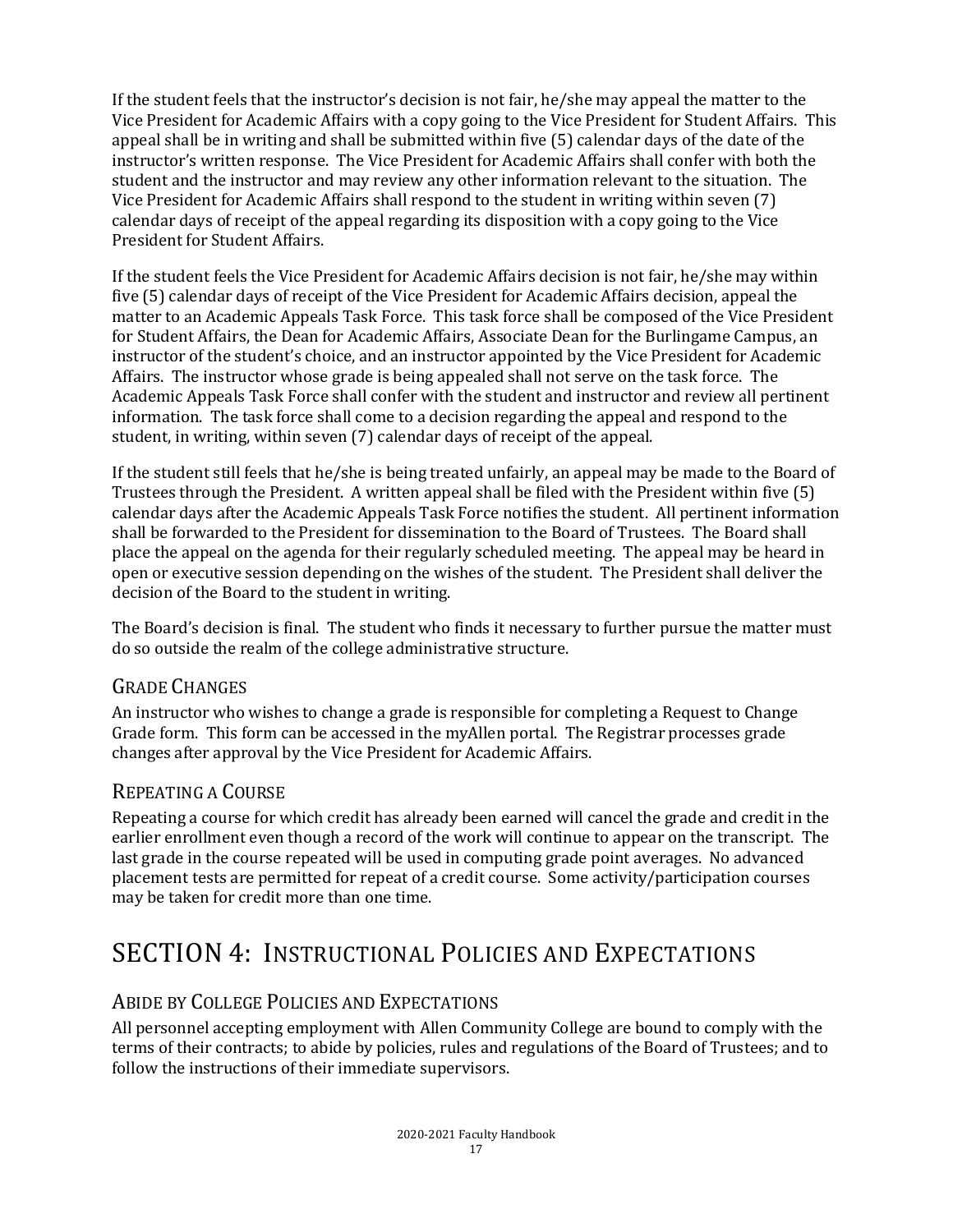Instructors at Allen are expected to assume the role of professional educators interested in the overall development of the College. As such, instructors are encouraged to consider college policies, procedures, and practices and to bring new ideas and concepts to the institution. Concerns and suggestions regarding the operations of the College should be discussed with administrators of the College in a free and open atmosphere, which is most likely to lead to the improvement of the overall college program. At the same time, excessive complaints and negativism, especially when directed at fellow instructors, students, or community members, tend to be detrimental to the entire educational effort. This tends to reduce instructor morale, damage the image of the College, and become detrimental to the development and growth of the institution. As a result, every instructor has the responsibility to express his or her concerns and suggestions within a framework which is constructive, not destructive. The long-term benefit of the institution demands this.

Allen encourages instructor participation in community activities and involvement in community leadership positions. An instructor is regarded by persons in the community as an agent of the College. Therefore, what constitutes good taste and judgment should guide instructors in all external relationships and contacts. A suggested guideline is for instructors to participate in community activities to the extent expected of other citizens commensurate with their training and ability.

### <span id="page-17-0"></span>STUDENT LEARNING ASSESSMENT

Allen Community College instructors participate in four levels of Student Learning Assessment: Classroom Assessment, Course Assessment, General Education and Program Assessment.

Instructors consistently engage in Classroom Assessment in all modalities of instruction to gain insight into student understanding of lesson concepts.

Course Assessment is conducted by instructors selecting a competency within a student learning outcome of a course, selecting a method of assessing student learning of the competency, and then reporting on the assessment, results, and improvements. Reports are then reviewed and discussed by division faculty during Assessment Day sessions. For some courses where there are multiple sections taught by multiple faculty members, all instructors teaching the course may assess the same competency. In this situation, comparative data may be used for discussion during Assessment Day.

Program Assessments are conducted each year by faculty members in all technical programs. Program assessments are completed using a crosswalk of program outcomes and course outcomes. Faculty members in all programs annually review and discuss student learning data with the College's academic deans and institutional research person.

General Education Assessment occurs during the fall and spring semesters and is aligned with the College's general education degree requirements. The College uses the following categories:

- 1. Effective Communication
- 2. Mathematical/Analytical Reasoning
- 3. Critical Thinking/Problem Solving
- 4. Social Context in the World
- 5. Appreciation of Arts and Humanities

For assistance with Student Learning Assessment contact the appropriate division chair and academic dean.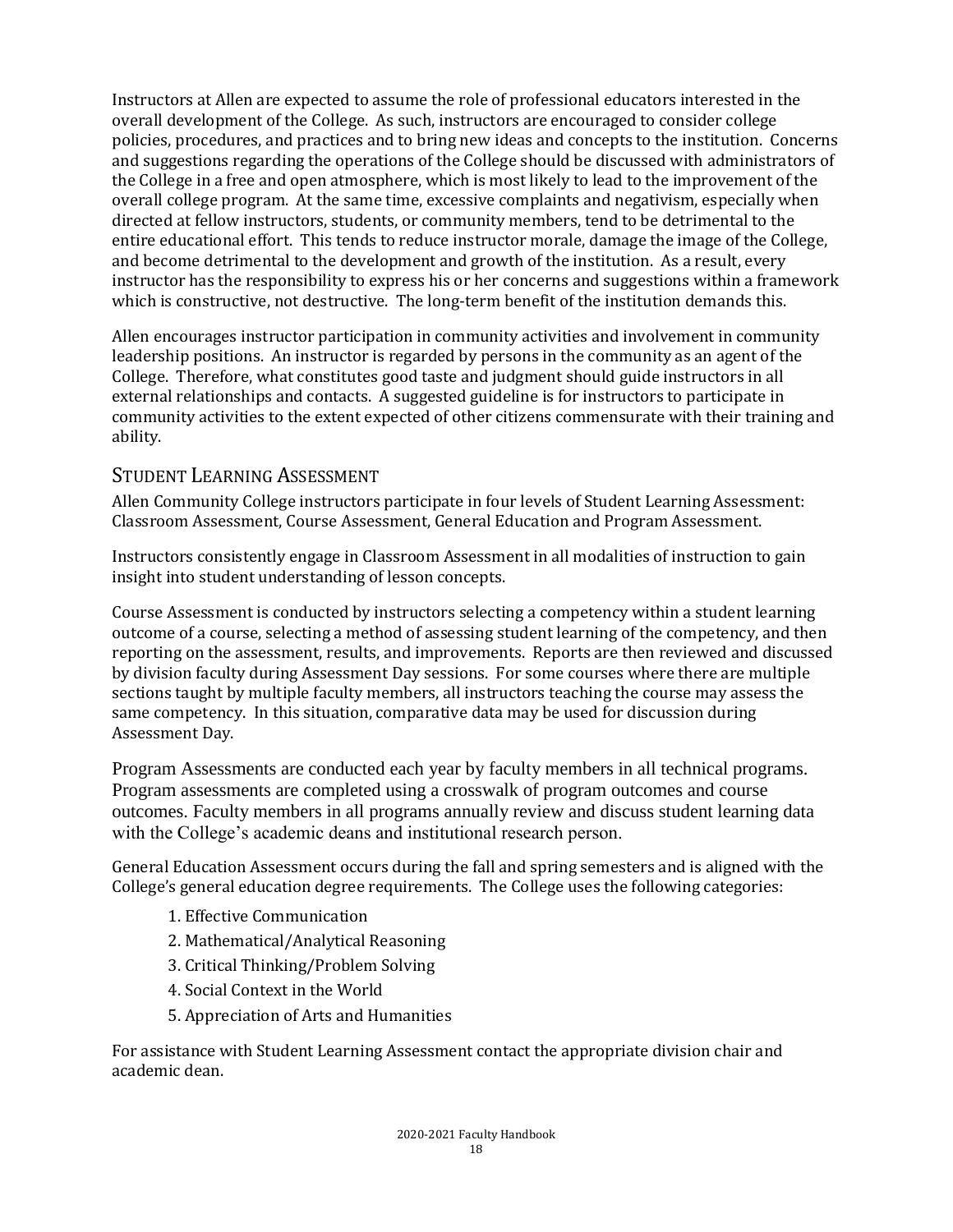### <span id="page-18-0"></span>ACADEMIC HONESTY

Allen Community College expects students to exhibit the highest standards of scholarly conduct. This includes upholding the principle of academic honesty in all work. Academic honesty is a partnership between the students, the faculty, and the College.

Students are responsible for reading and understanding the academic honesty policy, learning to use materials ethically, asking for assistance when needed, reporting instances of academic dishonesty, and refusing to aid others in academic dishonesty.

Instructors are responsible for establishing classroom policies regarding academic honesty and for adequately preparing their students for the challenges assignments provide. Instructors also provide support for students with questions concerning academic honesty and take steps to minimize the temptation of academic dishonesty in the classroom. Each instructor must inform students of the classroom policy regarding academic honesty in writing at the beginning of the semester through the course syllabus. Instructors should be consistent in applying the academic honesty policy, protect the identity of students accused of academic dishonesty, and use reason in making consequences match the offense.

The College provides an academic honesty policy which can be found in the myAllen portal under Academic Materials. Academic honesty is addressed in resources such as the student handbook, in orientations, and in the College Career Success Seminar. The College endeavors to provide facilities, class enrollments, and/or support services such as the Writing Center and Math Center to help students be academically honest and to support stakeholders in their efforts to maintain academic honesty.

When an instance of academic dishonesty is suspected, the instructor should first meet with the student. If the student is not responsible for academic dishonesty, no action is taken. If the instructor believes sufficient evidence exists and the student has violated the academic honesty policy, consequences will be determined by the instructor. Consequences can include, but are not limited to the following: a verbal reprimand, a written reprimand, repetition of course work, referral to counseling, a failing grade on an assignment, a lowered grade on an assignment, a failing grade for the course, or administrative withdrawal from the course.

A student accused of academic dishonesty has the right of appeal. Appeal follows the same process as the Academic Appeals Process. Students should first contact the instructor to resolve any issues. Should the instructor and student fail to resolve the issue, then the student should contact the appropriate Dean. Should the appropriate Dean fail to resolve the issue, the student should contact the Vice President for Academic Affairs.

### <span id="page-18-1"></span>INSTRUCTOR ABSENCES

When an instructor is going to be absent from class, the instructor must notify the appropriate Dean and/or the office of the Vice President for Academic Affairs immediately. In no instance should an instructor cancel a class on his or her own initiative. At least three (3) days notice is expected for absences not due to illness or unforeseen emergency. An Absence Report must be completed in the leave scheduler for any time missed.

### <span id="page-18-2"></span>MINIMUM EXPECTATIONS FOR ONLINE INSTRUCTION

The minimum expectations for all online instructors include:

Post one announcement per week in the course (*instructor presence*)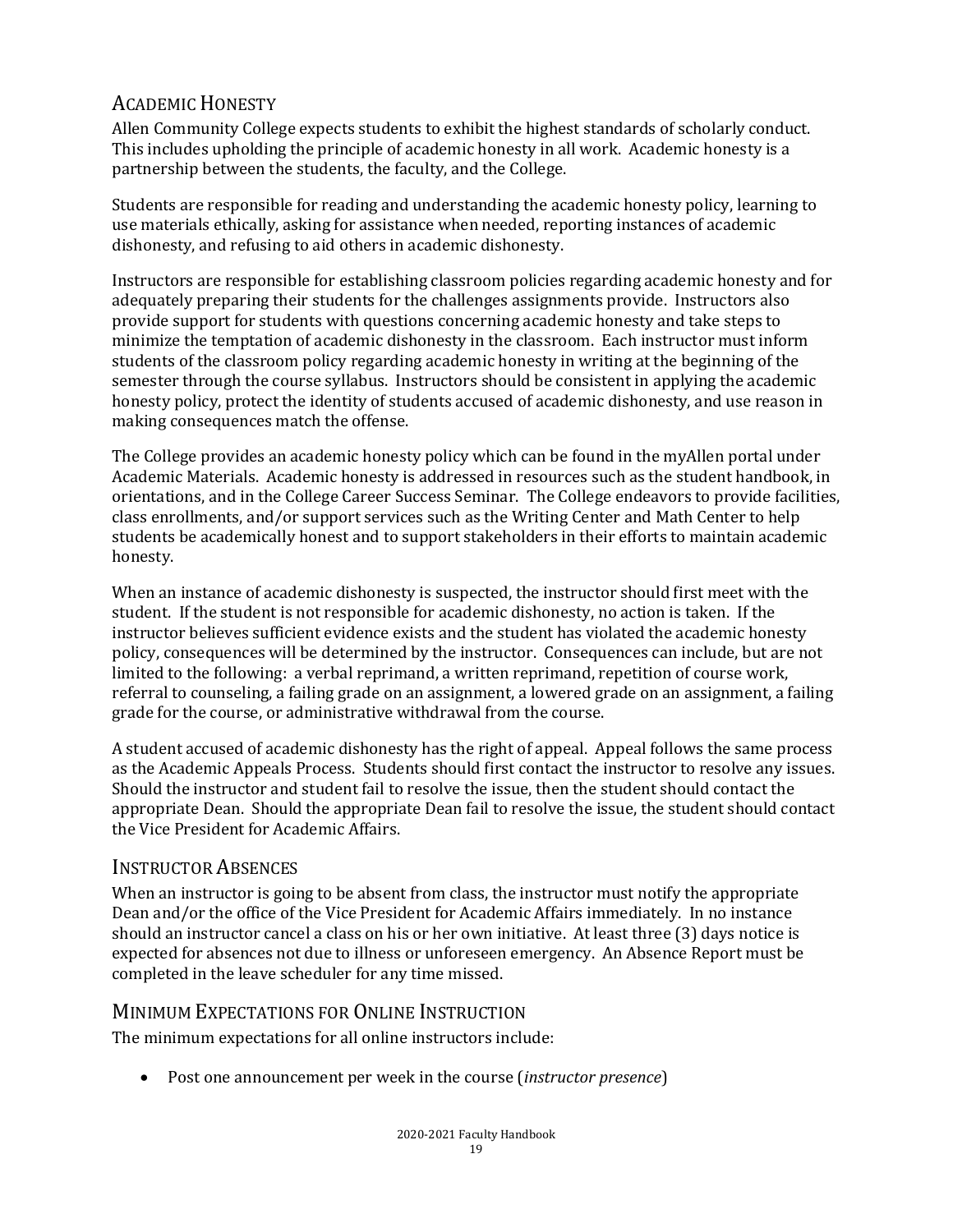- Access the LMS at least three times per week and interact with learners each time through discussion responses, providing feedback, answering questions, grading, etc. (*instructor presence*)
- Respond to email within 24 hours during the work week (*responsiveness*)
- Utilize one discussion board in every course (*create sense of community*)
- Ensure that at least one assignment is due each week (*student engagement*)
- Grade major assignments before the next one is due (*enable students to track progress*)
- Attend one professional development opportunity per year (*remain current in teaching practice*)

### <span id="page-19-0"></span>ROOM ASSIGNMENTS

Classroom assignments for instructors will be made by the administration before the beginning of each semester. In the event an assigned classroom is inadequate in some way or needs attention, the instructor should notify the appropriate Dean.

Instructors are responsible to see that lights and equipment are turned off in the classroom and that outside doors are secure if last to leave the classroom and/or building.

### <span id="page-19-1"></span>TEACHING SUPPLIES AND EQUIPMENT

In the spring semester, each academic program shall submit a budget request for the following fiscal year. Items on the budget request should be listed according to priority. Budgets will be reviewed by the Dean for Academic Affairs, Associate Dean for the Burlingame Campus, the Vice President for Academic Affairs, the President's Council, and the President. Instructors should communicate needs for teaching supplies and equipment to the appropriate Division Chair and Dean for consideration.

### <span id="page-19-2"></span>**TEXTBOOKS**

Textbooks are an integral part of the teaching and learning process. Textbooks should serve as the cornerstone of content for courses.

### <span id="page-19-3"></span>*TEXTBOOK RENTAL AT ALLEN*

Textbook rental saves students at Allen several hundred dollars each year. Students are required to pay a book rental and materials fee for each course. Some classes may require the purchase of a consumable book or a workbook. All books are distributed from the Allen Bookstore and rental textbooks must be returned at the completion of finals or upon withdrawal from a course. Any student who fails to return rental textbooks in accordance with this policy will be assessed the current replacement cost of the rental textbooks. Academic transcripts will be held until the assessed payment is received.

### <span id="page-19-4"></span>*CHANGING TEXTBOOKS*

Textbooks are changed approximately every three years on a rotation cycle. Requests for the adoption of textbooks are the responsibility of instructors and coordinated by the Division Chairs. Textbook adoption requests are submitted by the Division Chair, through the Information Portal and by the deadline established by Academic Affairs, for approval by the appropriate dean and the Vice President for Academic Affairs.

1. The Bookstore Manager identifies textbooks up for rotation in the rental program each year and shares this information.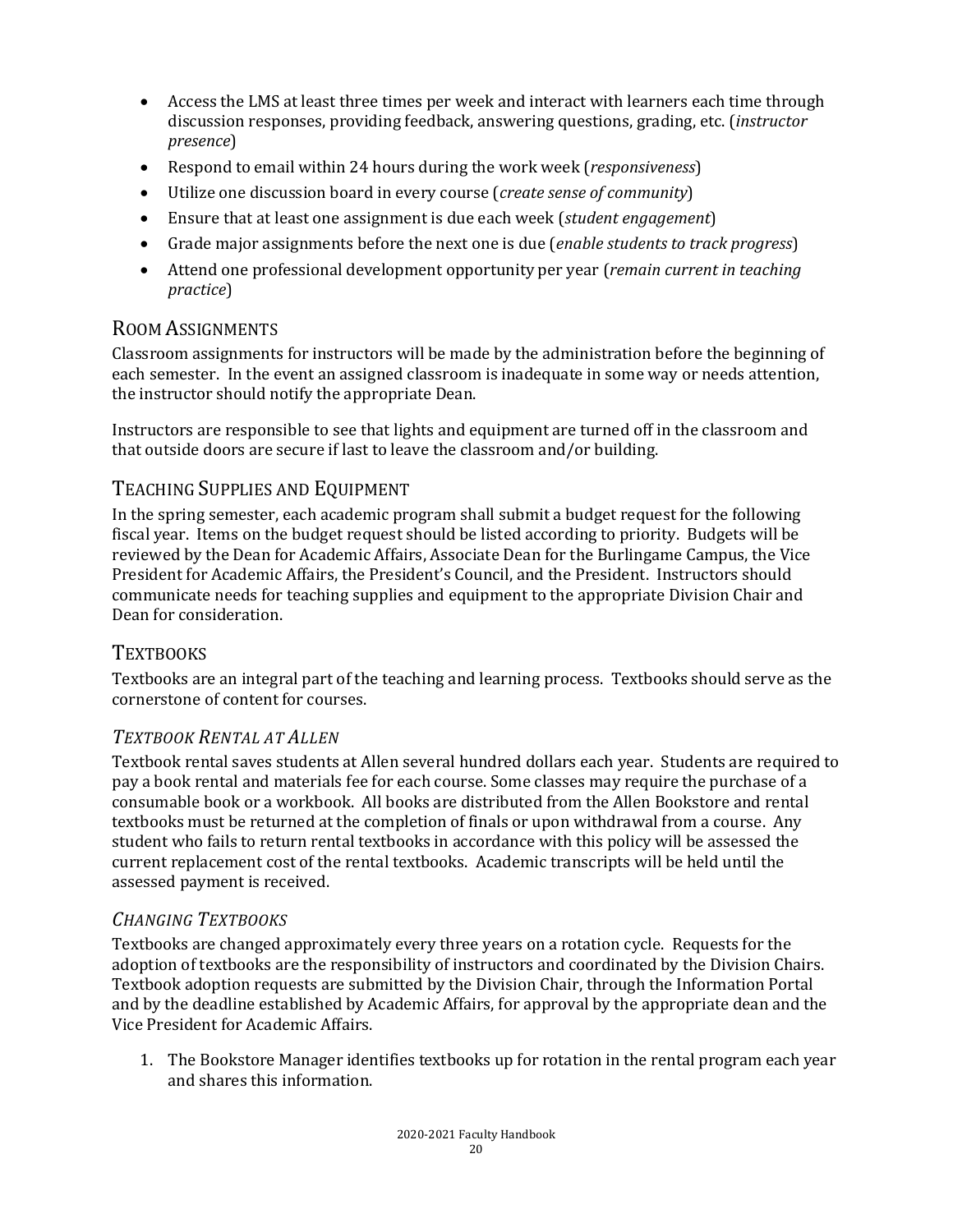- 2. Division Chairs visit with appropriate instructors in their program areas and coordinate the review and selection of textbooks for adoption.
- 3. Division Chairs submit textbook adoption requests for their division by the established deadline (October) in the myAllen portal.
- 4. The Deans review textbook requests.
- 5. The Vice President for Academic Affairs reviews textbook adoption requests and notification is sent to all stakeholders regarding textbook adoptions.

### <span id="page-20-0"></span>**SYLLABI**

Every course should have a syllabus. Templates can be found on the myAllen portal under Allen Resources, on the Academic Materials page in the Syllabus Templates box.

A syllabus includes:

- 1. Course Number and Title
- 2. Instructor Information
	- a. Name
	- b. Office Phone
	- c. Email
	- d. Office Location
	- e. Office hours
- 3. Course Information
	- a. Credit hours
	- b. Textbook Information
	- c. Prerequisites
	- d. KRSN (if applicable)
- 4. Course description
- 5. Learning Outcomes
- 6. Instruction Methods
- 7. Evaluation Methods (may include but are not limited to)
- 8. Class Procedures and Policies
- 9. Academic Honesty
- 10. Student Accommodations statement
- 11. Academic Support statements
- 12. Student Email Information statement
- 13. Course Calendar (attachment to syllabus).

Syllabi for regular semester 16-week courses are to be submitted electronically within the first two weeks of the course. Syllabi for 8-week and short session courses are to be submitted electronically within the first week of the course. Syllabi should be turned in according to where or how the course is taught.

### <span id="page-20-1"></span>CLASS MEETINGS

### <span id="page-20-2"></span>*CHANGES TO MEETING TIMES/LOCATIONS*

Instructors should obtain approval from the Dean for Academic Affairs or Associate Dean for the Burlingame Campus to change the scheduled meeting time or room assignment of a class meeting. Instructors should obtain prior approval from the Dean for Academic Affairs or the Associate Dean for the Burlingame Campus to dismiss a class at an earlier time than it is scheduled for dismissal.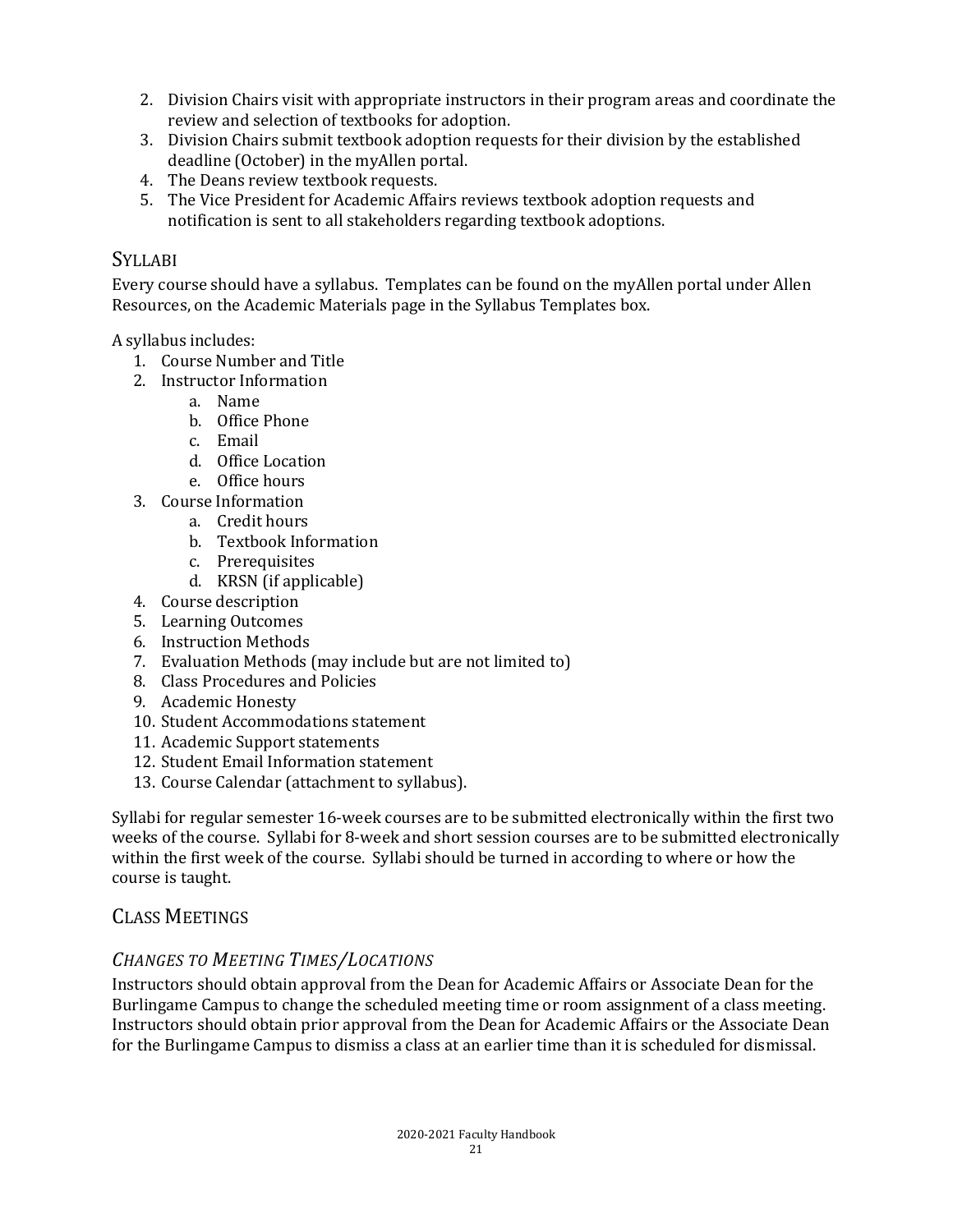Allen requires that students receive fifteen hours of instruction for every credit hour received. Finals will be given the last week of the semester. Finals should not be given early without permission from the appropriate dean.

### <span id="page-21-0"></span>*SPONSORED TRIPS*

Any instructor who will have a group of students missing classes must notify other instructors, the Dean for Academic Affairs or the Associate Dean for the Burlingame Campus, and the Vice President for Academic Affairs at least two weeks in advance. A request for a field trip shall be submitted on a "Travel Request" form to the Dean for Academic Affairs or the Associate Dean for the Burlingame Campus. Estimated expenses for such trips must be submitted to the supervising administrator for approval and should be scheduled as early as possible. Full-time instructors attending conferences should fill out a travel request at least two weeks in advance. Athletic teams and other groups that will have repeated absences should submit a roster of the students involved and the event schedule to each instructor.

### <span id="page-21-1"></span>*CLASSROOM CONDUCT*

Students are expected to maintain a high standard of conduct in the classroom. Students whose conduct is detrimental to the College should be encouraged to modify their behavior. Should inappropriate conduct on the part of students persist, the instructor should contact the appropriate Dean for guidance.

### <span id="page-21-2"></span>*ACADEMIC FREEDOM*

Allen is committed to academic freedom. The right to teach the truth about the physical, social, and biological world, so long as it is related to the subject assigned, shall not be abridged.

College instructors are citizens, members of a learned profession, and officers of an educational institution. When they speak or write as citizens, they should be free from institutional censorship or discipline, but their special position in the community imposes special obligations. As individuals of learning and educational officers, they should remember that the public may judge their profession and their institution by their utterances. Hence, they should at all times be accurate, should exercise appropriate restraint, should show respect for the opinions of others, and should make every effort to indicate that they are not institutional spokespersons.

### <span id="page-21-3"></span>*NON-STUDENTS IN THE CLASSROOM*

Allen prohibits anyone who is not enrolled in a course from attending that class. This includes children of students and children of instructors. A student who brings a child to class should be informed of college policy and asked to make arrangements for appropriate childcare. Please review this policy with students during the first class period.

### <span id="page-21-4"></span>*GUEST LECTURERS*

An instructor who wishes to invite a resource person to appear before his/her class or any other group of students (such as a student club) under his/her sponsorship should contact the appropriate Dean for permission. The instructor should interpret this procedure as a formality, as it can be expected that only in the rarest instance will permission be withheld. To protect the instructor as well as the College from possible embarrassment, the instructor is asked to observe this procedure.

If consultants or speakers are utilized, the visitor's compensation is the responsibility of the instructor unless prior approval of honorarium funds is obtained from the appropriate Dean. The same is true for mileage and meals.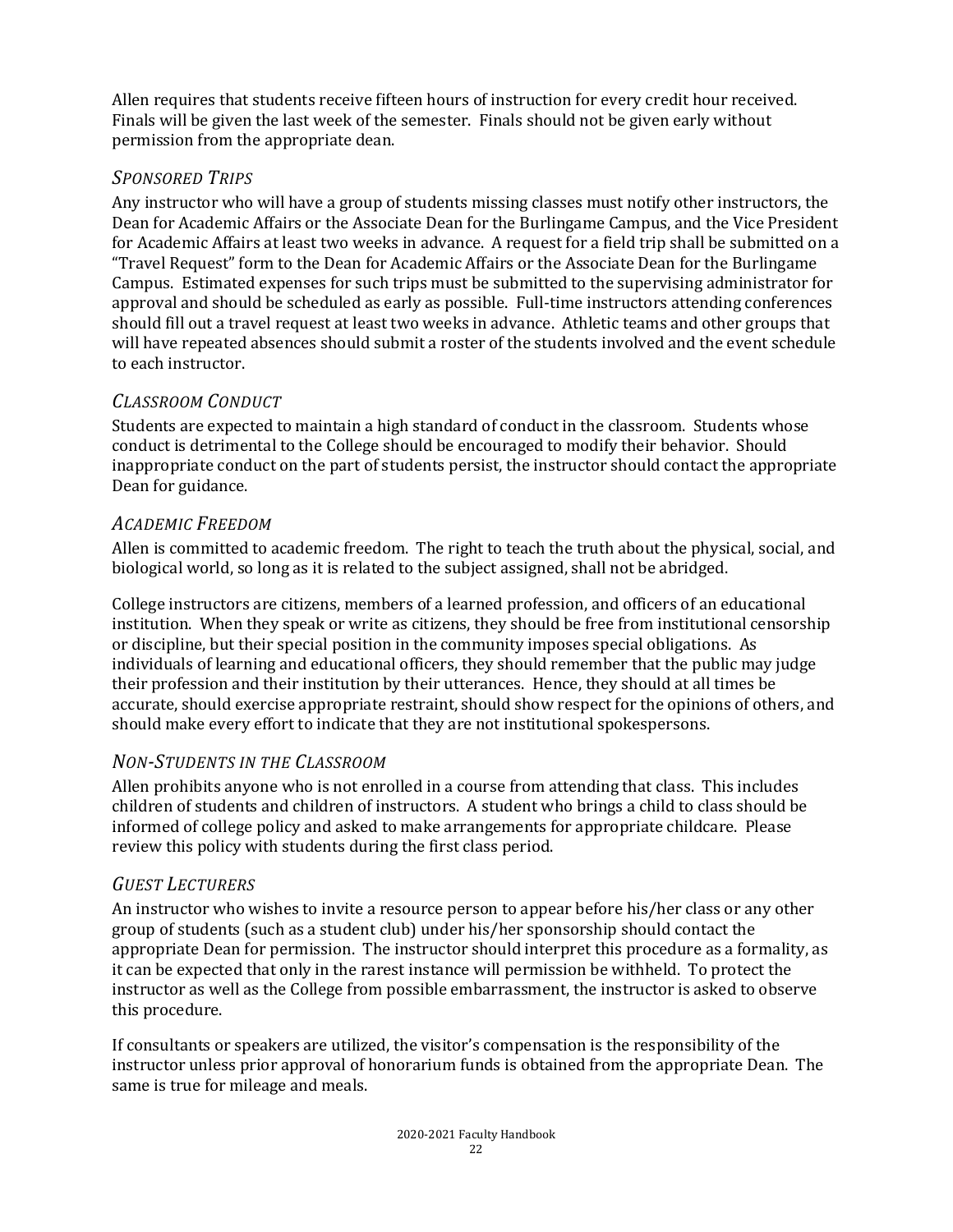### <span id="page-22-0"></span>*SCHEDULING SPECIAL EVENTS*

All College-sponsored activities should be cleared through the appropriate Dean. On the Iola Campus, events are placed on a master calendar that is maintained in the office of the Vice President for Student Affairs. Social events, depending upon the nature, should also be scheduled through the Vice President for Student Affairs and the Director of Student Life. On the Burlingame Campus, special events should be scheduled with the Associate Dean for the Burlingame Campus.

#### <span id="page-22-1"></span>*EXAMS*

Each instructor determines the number and type of examinations to be administered in class. Each instructor will decide what portion of the student's grade will be based on exams. Students will be informed of the grading policies.

#### <span id="page-22-2"></span>*MAKE UP EXAMS*

Whether students will be permitted to take special or make-up examinations is left to the discretion of the individual instructor. The instructor is cautioned against setting policies or procedures that destroy flexibility in meeting a unique situation.

An appointment to take a special or make-up exam must be made by the student with Student Success Center in Iola or the Academic Success Center in Burlingame. Iola Campus students may call 620-901-6255. Burlingame Campus students may call 785-379-8727. If the appointment cannot be kept, the student should call to reschedule.

On examination day at the Advising Office on the Iola Campus:

- Proceed to the Advising Office.
- Show a picture ID.
- Personal items will be monitored by the staff.
- Turn off cell phones.
- Sit in test location.
- The instruction sheet will be explained by the Proctor.
- If necessary, special accommodations will be made available.
- The student will not be allowed to leave the testing area once testing has started.
- Upon completion of test, return all paperwork to the proctor staff as instructed.
- The proctor will put the time started and completed and the date on the test log.

On examination day at the Academic Success Center on the Burlingame Campus:

- Check in at the front desk.
- Proceed to the ASC.
- Show a picture ID.
- Personal items will be monitored by the staff.
- Turn off cell phones.
- Sit in test location.
- The instruction sheet will be explained by the ASC staff.
- If necessary, special accommodations will be made available.
- The student will not be allowed to leave the ASC once testing has started.
- Upon completion of test, return all paperwork to the ASC staff as instructed.
- ASC staff will put the time started and completed and the date on the test.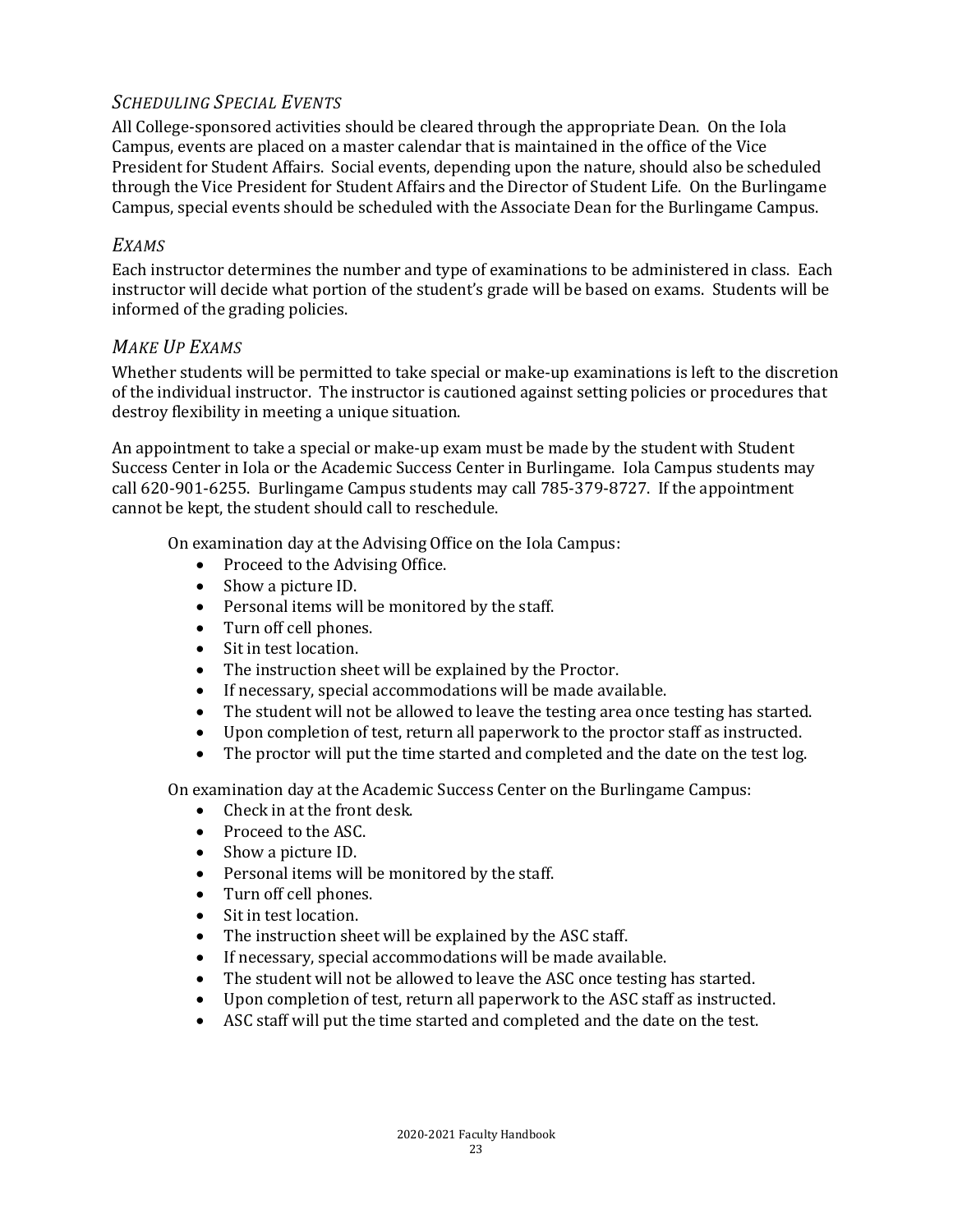If the staff on the Iola Campus determines that cheating has occurred, the test will be taken from the student, and the student will be asked to immediately report to the Dean for Academic Affairs. SSC staff will notify the Vice President for Student Affairs of the incident. If the staff on the Burlingame Campus determines that cheating has occurred, the test will be taken from the student, and the student will be asked to immediately report to the Associate Dean for the Burlingame Campus. ASC staff will notify the Vice President for Student Affairs of the incident.

### <span id="page-23-0"></span>*FINAL EXAMS*

Final examinations will be administered in each class at the end of the semester. Any deviation from the published schedule requires approval from the Dean for Academic Affairs or the Associate Dean for the Burlingame Campus. All students are required to take final examinations. Requests for early finals should be directed to the appropriate Dean for approval.

### <span id="page-23-1"></span>*ESPS*

Grades are issued at the close of each semester; however, a progress report may be issued anytime to inform a student of his or her status in a class. The Early Student Progress report (ESP) will be available through campus email, and follow-up will be provided through Academic Support. Suggestions and resources may be recommended to help improve the student's academic performance.

### <span id="page-23-2"></span>SECTION 5: THE MYALLEN PORTAL

### <span id="page-23-3"></span>OBTAINING A TEXTBOOK/TEXTBOOK INFORMATION

Instructors order their own textbooks directly from the publisher. With many of the publishers moving toward web-based instructor aids and ancillary materials, it is extremely beneficial for the instructor to be registered with the publisher. To accomplish this, the College will provide each instructor with a list of books for courses being taught each semester. Instructors can access textbook information on the Allen website by looking at the Common Course Outlines.

- 1. Click on the **Academics** tab.
- 2. Click on the *Common Course Outlines* link under the **College Resources** heading.
- 3. Select course.
- 4. You will find the textbook information listed under **Course Information**.
- 5. Request an exam/desk copy of the textbook(s) you need from the appropriate publisher(s).

Publishers often contact the College to verify an instructor before shipping textbooks and materials. Instructors should check the **Common Course Outline** prior to each semester for changes in textbooks. If you have any questions concerning ordering your textbooks, please contact the appropriate individual for assistance. Adjunct instructors may contact Jerald Johnson at [jejohnson@allencc.edu](mailto:jejohnson@allencc.edu) or by telephone at 785-379-8729.

### <span id="page-23-4"></span>HOW TO USE ALLEN EMAIL

Each instructor is provided with an Allen email account. To access your Allen email account, go to [http://portal.office.com.](http://portal.office.com/) Enter your Allen assigned email address as your user name and your password (first four letters of your last name, last four of your SSN). It is possible to set up message forwarding so that anything sent to an Allen account will also be forwarded to another account. To set up forwarding you will need to log into your Allen 365 email account, then click on the blue square that says Mail. In the upper right corner of your screen click on the gear icon and select "View All Outlook Settings" from the menu. Look down the menu on the left and select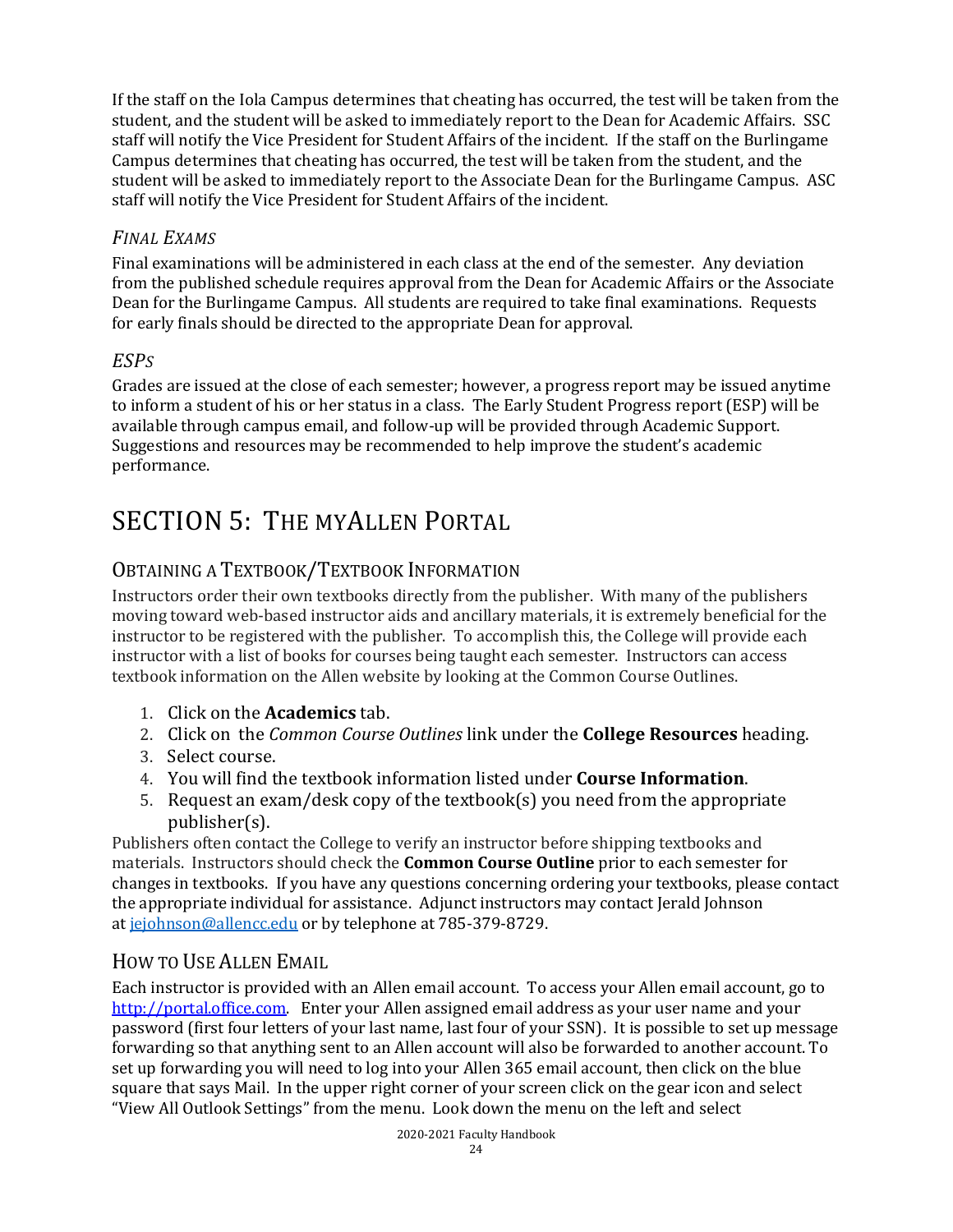"Forwarding" then select "Enable forwarding" and enter your other email address in the box provided.

### <span id="page-24-0"></span>HOW TO ACCESS CLASS ROSTERS

Class rosters can be viewed and printed from the myAllen portal. To access your class rosters log in to the myAllen portal a[t https://my.allencc.edu/ics.](https://my.allencc.edu/ics) Enter your user name and password. Your user name is your first initial and the first seven letters of your last name or your employee ID number. Your password is the standard 4x4 password (first four letters of your last name plus last four digits of your SSN).

- 1. Click on the **Faculty-Advisor** tab.
- 2. Choose a course from the drop down menu in the **ESP-Roster 2.0** box.
- 3. Click the *View Roster* button.
- 4. You can email your entire class from this page *Email Entire Class* button or you can print a roster *Show Sign-in Sheet* button.

### <span id="page-24-1"></span>HOW TO USE STUDENT LOOK UP

Student information is available through the Internet.

- 1. Go to [https://accchp.allencc.net.](https://accchp.allencc.net/)
- 2. From the CARS on the Web menu select the *Student Lookup* button.
- 3. Enter your employee ID or user name and password.
- 4. Enter the last name, first name, or the student I.D. number of the student you wish to access.
- 5. Click the *Lookup* button.
- 6. The student's picture (if provided), class schedule, contact information, and other student information will be displayed.

### <span id="page-24-2"></span>HOW TO GET ADVISEE LISTS

Go to [https://my.allencc.edu](https://my.allencc.edu/) to log on to the portal. Enter your user name and password. Your user name is your first initial and the first seven letters of your last name or your employee ID number. Your password is the standard 4x4 password (first four letters of your last name plus last four digits of your SSN).

- 1. Click on the **Faculty-Advisor** tab.
- 2. Choose a semester and year from the drop down menu.
- 3. Choose the *View Advisees* button from the **Advisor Listing** box.
- 4. Click on an individual student for information about the student.
- 5. You can use the tabs to see information about consent to release information, GPA, hours, major, and activity involvement.

### <span id="page-24-3"></span>HOW TO RECORD/ENTER GRADES

Online grade entry is accomplished via the Internet and any web browser. Allen's grade entry is secure. Go to [https://my.allencc.edu](https://my.allencc.edu/) to log on to the portal. Enter your user name and password. Your user name is your first initial and the first seven letters of your last name or your employee ID number. Your password is the standard 4x4 password (first four letters of your last name plus last four digits of your SSN).

To Enter Grades:

- 1. To enter grades, click on the **Faculty-Advisor** tab.
- 2. Choose your course from the drop down in the **Grade Entry** box.
- 3. Click the *Go to Grade Entry* button.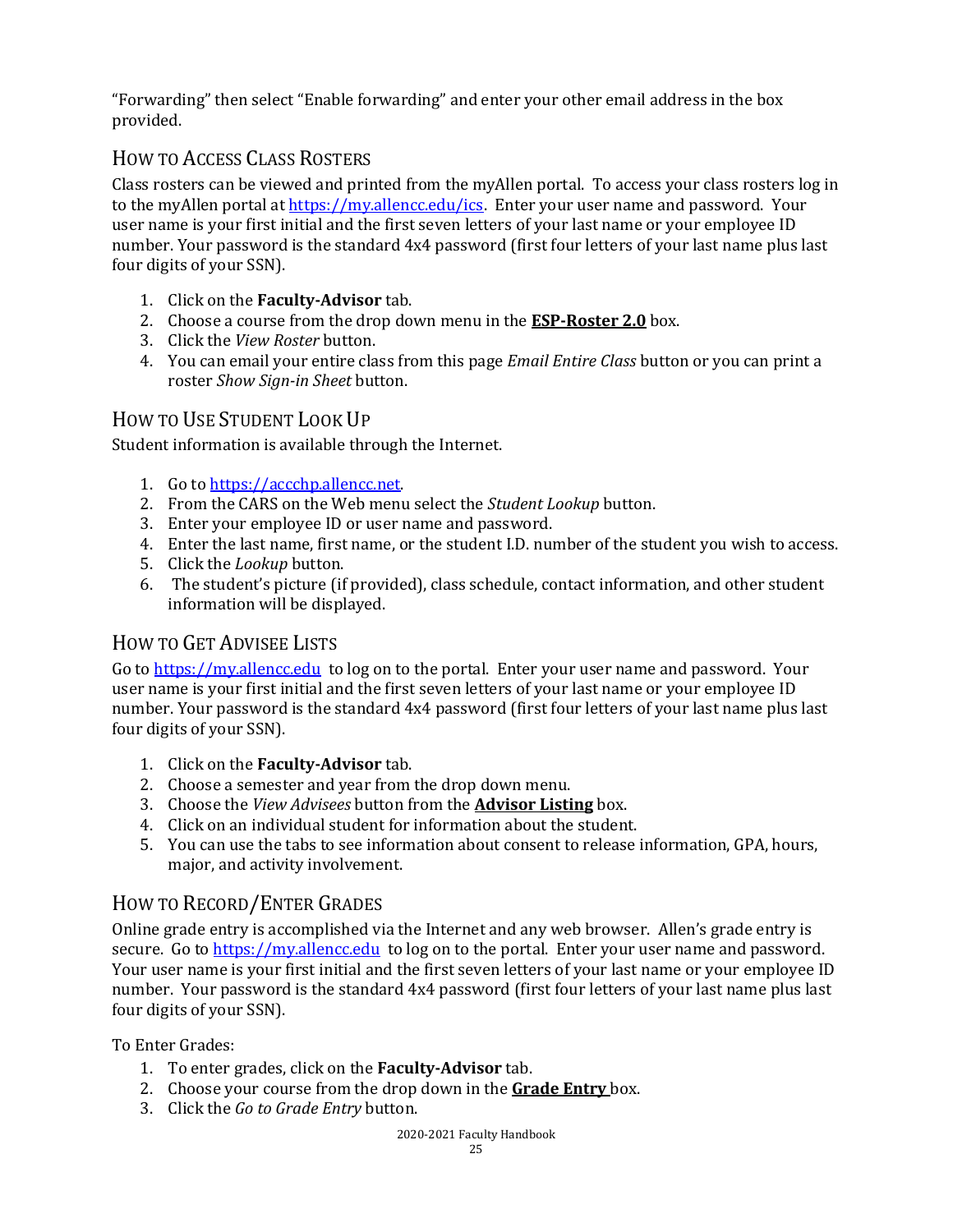For each student on the roster:

- 1. Choose the appropriate letter grade from the drop down menu.
- 2. If a student is receiving an "F" in the course, you must submit a last date of attendance for that student. Select a grade of "F" and enter a date in MM/DD/YYYY format in the Last Attend Date column.
- 3. Click the *Go to Grade Review* button**.**
- 4. Click the *Submit Grades* button to enter the grades into the system.
- 5. If a student has requested an early grade, (This will happen with some high school students or transfer students) you will have to submit the grade to the Registrar to post. The *Grade Entry* portal will not allow you to post just one grade.

NOTE: If you fail to properly enter a Last Attend Date for a grade of "F", it will cause an error and grades will not be recorded. You will have to re-renter the information.

If you have technical difficulties following these instructions, please contact Doug Dunlap at the Iola Campus at 620-901-8261 or by email at [ddunlap@allencc.edu](mailto:ddunlap@allencc.edu).

### <span id="page-25-0"></span>HOW TO COMPLETE CHANGE OF GRADE REQUESTS

Go to [https://my.allencc.edu](https://my.allencc.edu/) to log on to the portal. Enter your user name and password. Your user name is your first initial and the first seven letters of your last name or your employee ID number. Your password is the standard 4x4 password (first four letters of your last name plus last four digits of your SSN). To complete a Change of Grade Request in the portal:

- 1. Click on the Request to Change Grade form link in the **Academic Info** box.
- 2. Enter student information (name, ID #), course information (number, section, name, semester, year).
- 3. Enter the grade currently assigned and the new grade to be assigned.
- 4. Provide a short explanation of the reason for the change.
- 5. Type your name, employee ID#, and email address in the boxes provided.
- 6. Click the *Send Request* button.

Your request will be forwarded to the Registrar who will process the paperwork with the Vice President for Academic Affairs. Grade changes can take several days to process. If you do not receive an email copy of the form, please re-submit the request.

### <span id="page-25-1"></span>HOW TO SEND ESPS

Allen's Early Student Progress Reporting system was developed to improve communication between students and their advisors. Instructors are urged to use the system to report concerns they may have for their students. The system is simple to understand and use. Instructors are expected to notify students who are not making satisfactory progress in writing.

To begin the process, log in to the myAllen portal a[t https://my.allencc.edu.](http://my.allencc.edu/) Click on the **Faculty-Advisor** tab.

- 1. Choose the course from the drop down menu in the **ESP Roster 2.0** box
- 2. Choose the student(s) from the left hand column by putting a check mark in the box next to their name.
- 3. Choose appropriate comments from the negative and positive comment boxes. You may choose up to three comments.
- 4. You may also enter a comment in the box provided.
- 5. Click the *Send ESP* button.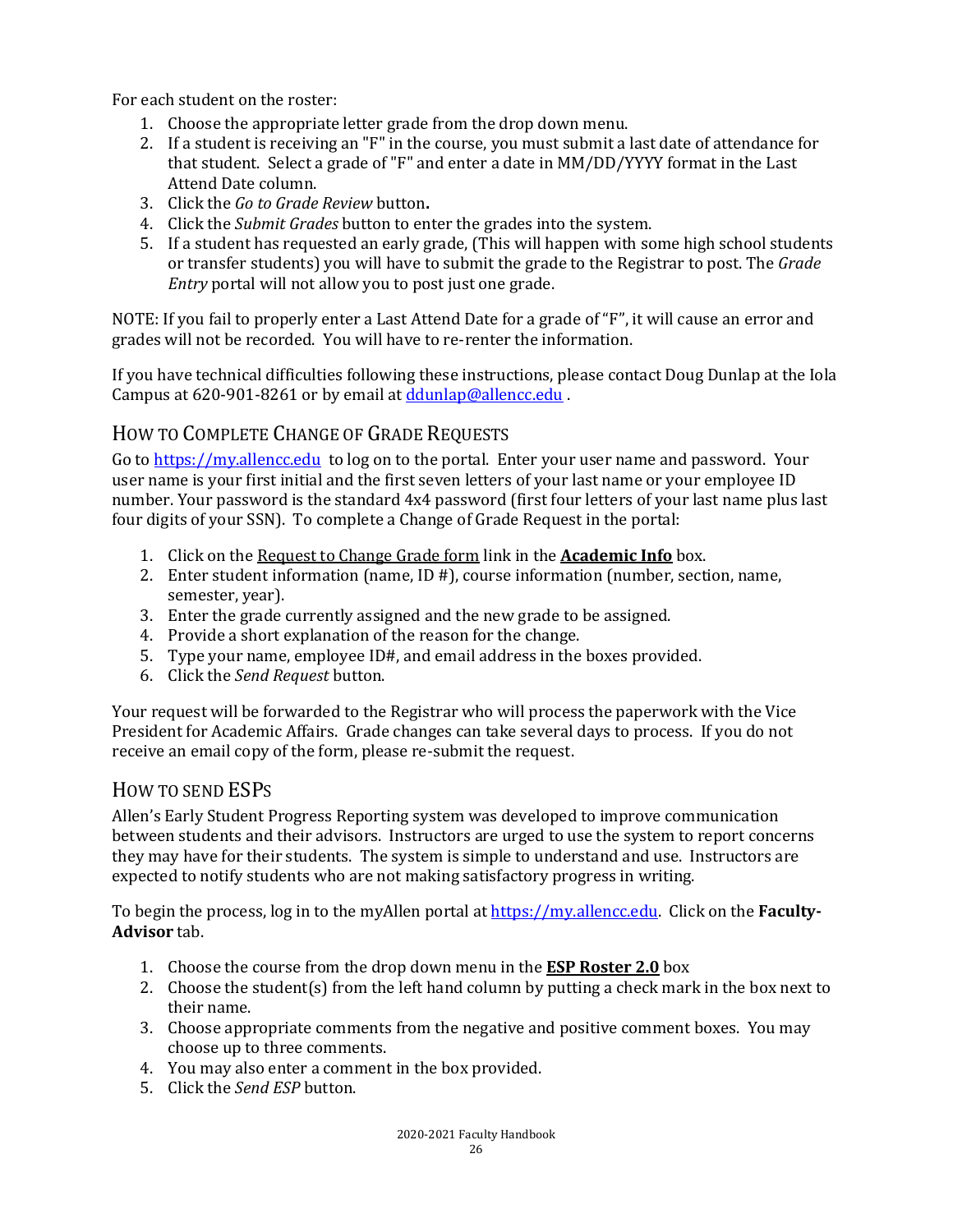The report is emailed to the student, the student's advisor, and other stakeholders. A listing of who is receiving the report is listed on the browser after submitting.

### <span id="page-26-0"></span>SECTION 6: SUPPORT SERVICES

### <span id="page-26-1"></span>ACADEMIC ADVISING

For the purpose of academic planning, an advisor is assigned to each student. Every attempt is made to match the student's academic emphasis, goals, and interests with the advisor's field of expertise. Students who have not declared an emphasis area are assigned to professional advisors and trained faculty members who specialize in advising undecided students.

### <span id="page-26-2"></span>ACADEMIC SUPPORT

### <span id="page-26-3"></span>*LIBRARY SERVICES*

The Allen Library's extensive resources are available to all students, faculty, and staff. Instructors are encouraged to schedule library instruction for their courses. Library and information literacy instruction are available to both onsite and virtual classrooms and are tailored to each course. In addition to instruction, the library welcomes resource requests from instructors. Please e-mail the Library Director with book, e-book, or database suggestions.

The library's 20,000-volume collection is available to all Allen instructors, whether they teach onsite at Burlingame, concurrently at an area high school, or online. Library staff ship books to schools and home addresses. To access the library's catalog and other electronic resources visit the Allen Library website at [https://www.allencc.edu/index.php/library.](http://www.allencc.edu/index.php/library) The online catalog, library guides, databases, and e-books are on this site. For more assistance using library resources, please call 620-901-6235.

### <span id="page-26-4"></span>*THE WRITING CENTER*

The Writing Center serves students with any assignment that involves writing. Tutors are available the Writing Center on the Iola Campus in the Allen Library and on the Burlingame Campus in the Academic Success Center. The Writing Center's Online Writing Lab is available to all students who wish assistance with their writing via the Internet. The Writing Center link on the Allen website, www.allencc.edu, can be visited by clicking on "How do I …" then "Access Tutoring/Online Writing Lab." The OWL link is on the Writing Center webpage.

Faculty are encouraged to share information about Allen's academic support services, including the Writing Center, and use it in referrals and assignments. For information, contact the Writing Center Coordinator at 620-901-6303 or via email at [symes@allencc.edu.](mailto:symes@allencc.edu)

### <span id="page-26-5"></span>*THE MATH CENTER*

The purpose of the Math Center is to provide all students the support they need to be successful in their math classes at Allen and beyond. The Math Center Staff is available to assist with assignments, test preparation, and review topics of difficulty. The Math Center staff consists of student peer tutors that have been recommended by faculty members and have completed a minimum of College Algebra (many have taken or are currently taking Trigonometry, Statistics and Calculus), and the Math Center Coordinator. The Math Center is in the Allen Library on the Iola Campus and the Academic Success Center on the Burlingame Campus. For those students unable to visit the Math Center, Net Tutor is available 24/7 through Blackboard for all math classes taught at Allen Community College.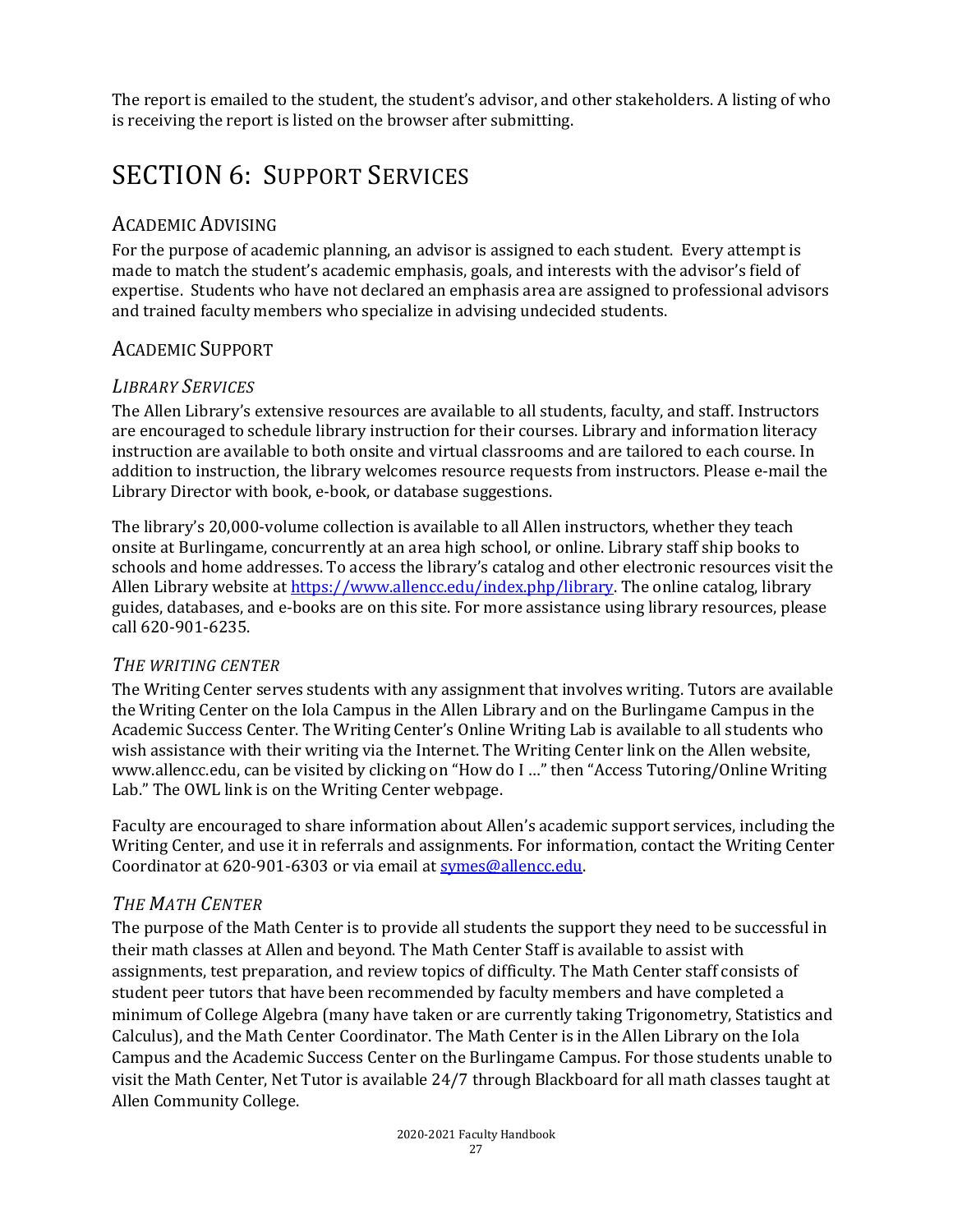Faculty are encouraged to share information about Allen's academic support services, including the Math Center, and use it in referrals and assignments. For information, contact the Math Center Coordinator at 785-379-8727, or via email at *jvincent@allencc.edu*.

### <span id="page-27-0"></span>*TUTORING*

Peer tutoring is available for students experiencing academic difficulty. Students seeking assistance in mathematics and writing should visit the Allen Library on the Iola Campus and the Academic Success Center on the Burlingame Campus. An Online Writing Lab also is available to online, concurrent, and other students through the college's website or by emailing [symes@allencc.edu.](mailto:symes@allencc.edu)

For other subjects, and for online and concurrent students needing help with math, NetTutor is available through Blackboard. Professional tutors are readers anytime day or night to assist students in math, business and technology, physical and life science, social and behavioral science, allied health, humanities, fine arts, and literature.

### <span id="page-27-1"></span>ADMINISTRATIVE SUPPORT

### <span id="page-27-2"></span>*THE BOOKSTORE*

Rental textbooks, workbooks, and supplies are obtained through the college bookstore. On the Iola Campus, the bookstore is located in the Student Center and is open each class day. A wide selection of merchandise, including Allen apparel is also available. On the Burlingame Campus, the book counter is located in Student Services and is open each class day. Students may also access bookstore services through the College website.

### <span id="page-27-3"></span>*COPYING/DUPLICATING*

On the Iola Campus, all in-house duplicating is done on a copy machine. Only under special conditions should instructors do their own copying.

Special care will be given to copying/duplicating examinations to ensure security. The examinations (test) should be marked as such and placed in a large envelope marked "examination" and placed in the TESTS box located in the Campus Services Center. Other materials to be copied are placed in the Campus Services Center Copy Request Box.

The following information is needed when materials are turned in for copying

- name of person making the request
- number of copies needed
- when copies are needed
- special instructions (color of paper, enlarge/reduce, collate/staple, make transparencies, etc.)
- to have copies on time, the material must be turned in 24 hours before it is needed. Material needed on Monday should be turned in on the preceding Thursday.

On the Burlingame Campus, instructors may make their own copies or leave a copy request at the Front Office. Please allow at least 24 hours for staff to make copies. Reimbursement for outside copying will only be provided in case of extreme circumstances and must be pre-approved by the Associate Dean for the Burlingame Campus.

### <span id="page-27-4"></span>*ADVISING / COUNSELING*

Academic and career advising are provided by academic advisors and faculty. Students needing personal and social adjustment counseling are referred to local mental health centers for services.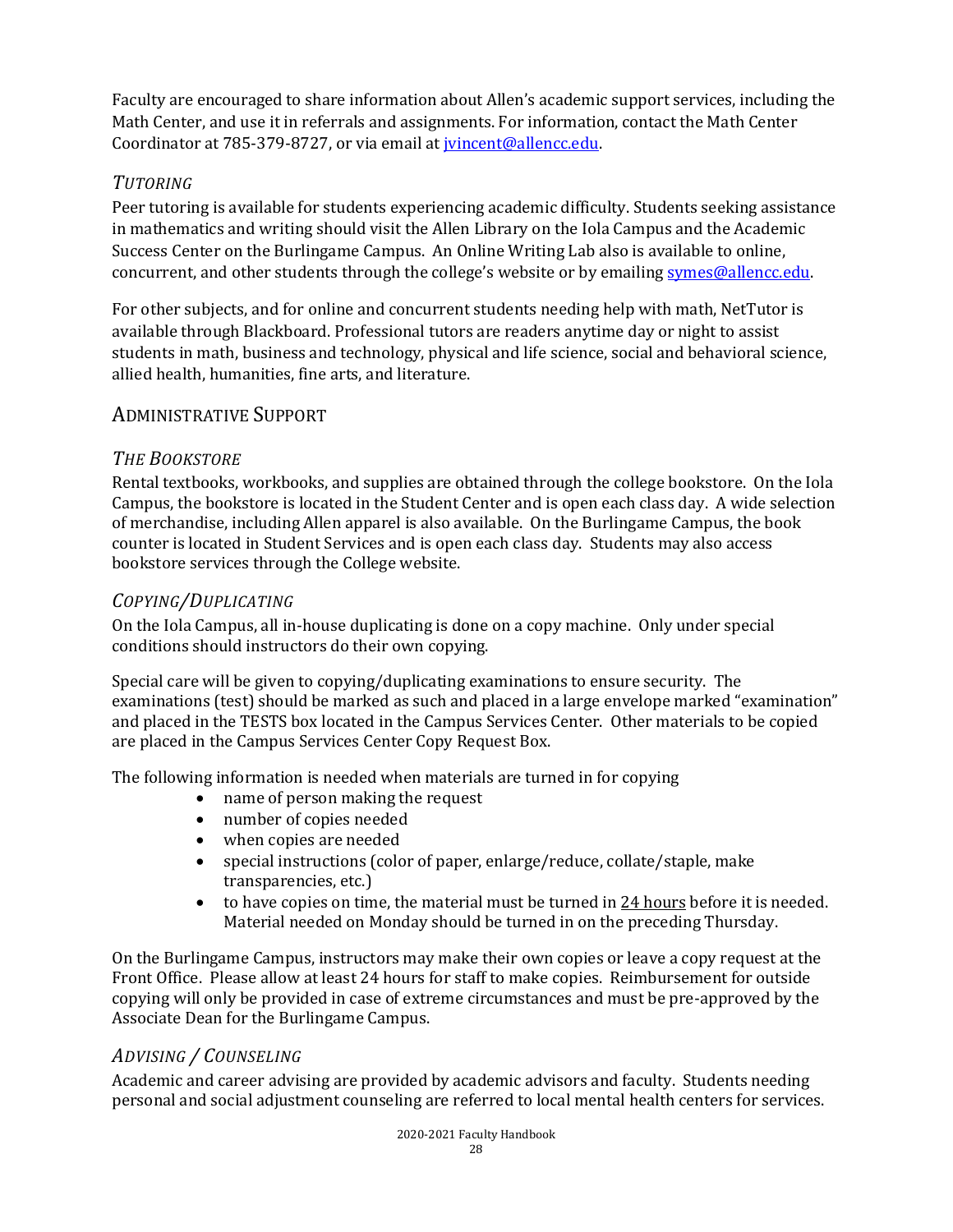### <span id="page-28-0"></span>*STUDENT ACCOMMODATIONS / DISABILITY SERVICES*

Allen Community College is committed to assisting individuals with disabilities in achieving their educational goals with appropriate accommodations and services based on individual documented need.

The Student Success Center on the Iola campus and the Student Services Office on the Burlingame campus, coordinate accommodations for Allen students who have a documented disability. Accommodations are provided at no cost to enrolled students on an individual basis and with respect for confidentiality. The College encourages independence and self-advocacy for students with disabilities.

Disabilities qualifying for services may include, but are not limited to: physical disability, health or medical disability, hearing disability, visual disability, learning disability, acquired brain injury, attention deficit disorder, mental/emotional disability, and speech disability.

To access accommodations:

- Students with disabilities should contact the Student Success Center/Student Services Office to schedule an intake interview. The interview will focus on how the disability affects the student and what accommodations will be needed.
- Students will be required to furnish appropriate documentation of their disability. The documentation must follow Guidelines for Documentation of a Disability. Documentation must include justification for the requested academic accommodation.
- The advisor will determine if the documentation is adequate to establish the existence of a qualifying disability and to support the requested accommodations.
- Students must meet with the advisor coordinating disability services each semester.
- Students must notify the advisor of any class schedule changes.

The advisor will serve as an advocate for students with disabilities, sharing information pertaining to accommodations with instructors.

Types of accommodations may include, but are not limited to: notification of instructors concerning needed accommodations, use of a note taker or scribe, use of tape recorders during class, course exam accommodations (e.g., extended time in a quiet location), use of a dictionary during tests, recorded textbooks/materials, sign language interpreters, large print materials, Braille materials, library accommodations, and assistive technology.

All requests for accommodations and services will be considered on a case-by-case basis. Factors affecting the program of accommodations and services will be dependent upon disability, documented need, and the compliance requirements of Americans with Disabilities Act and section 504 of the 1973 Rehabilitation Act.

#### <span id="page-28-1"></span>*CUSTODIAL SERVICES*

Custodians are on duty at specified hours. On the Iola Campus, check with the Director of Physical Plant Operations for the name of the building custodian and the hours on duty. Requests for assistance should be made with the Director of Physical Plant Operations. If an instructor needs to have major rearrangement of furniture or equipment or any special custodial service, please make the request to the Dean for Academic Affairs through completion of a Maintenance and Repair Request Form. On the Burlingame Campus, check at the Front Office for custodial assistance.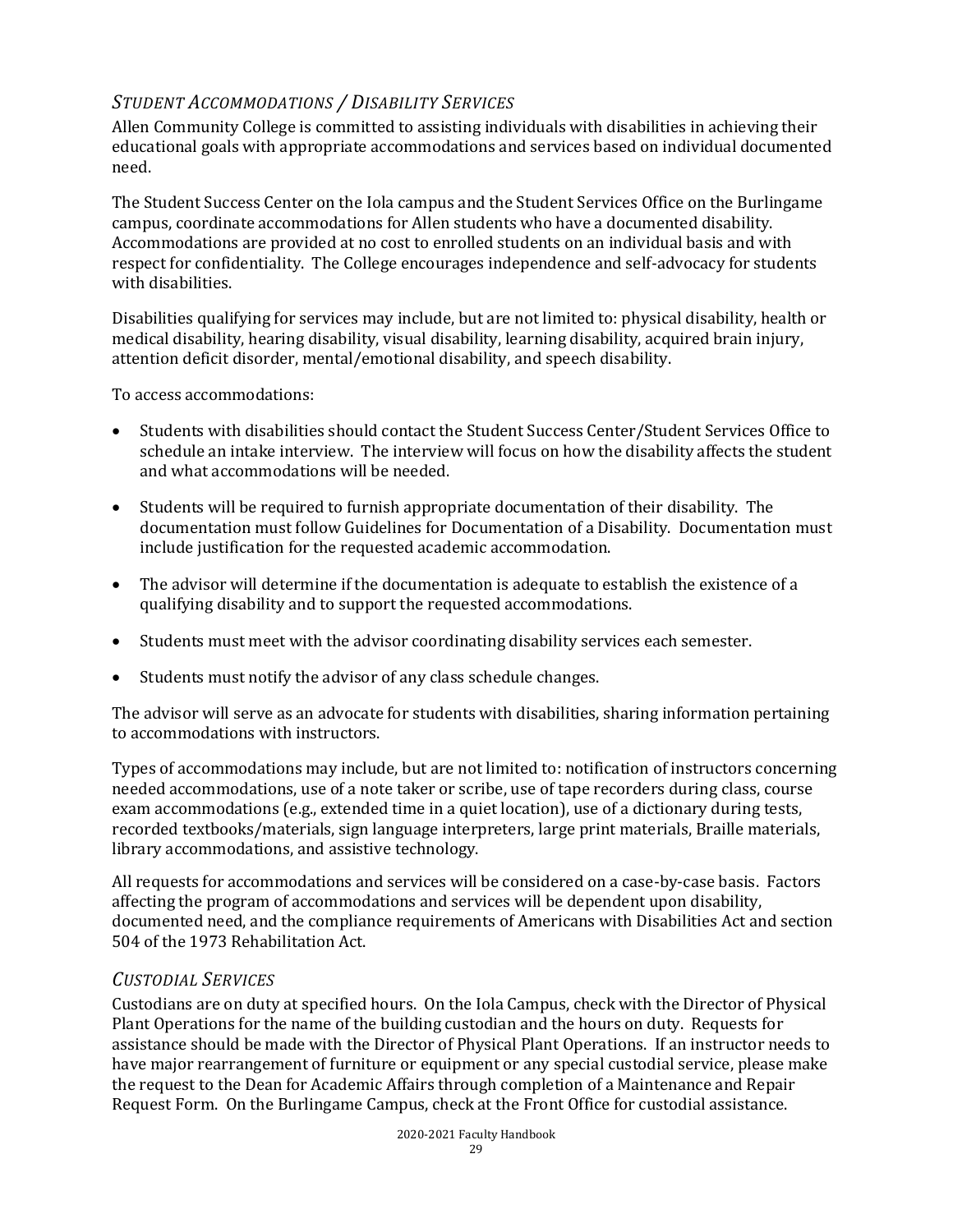### <span id="page-29-0"></span>*LOST AND FOUND*

Articles found on the Iola Campus should be turned in to Campus Services/Mail Room. Articles found on the Burlingame Campus should be turned in to the Front Office. The College, through policy and procedures, will make an effort to return property to the owner. Depending on the type of item, the property may be held up to 3 months before disposal.

### <span id="page-29-1"></span>*POSTAGE*

On the Iola Campus, mailboxes for all full-time instructors are located in the Campus Services. On the Burlingame Campus, each instructor has a mailbox in the copy room. College mail postage is charged back to each program budget.

### <span id="page-29-2"></span>SECTION 7: PERSONNEL

### <span id="page-29-3"></span>ACCESS TO COLLEGE FACILITIES

Full-time instructors will receive keys to the building in which their classrooms and offices are located. Keys should not be loaned to students. Loss of any key should be reported to the Director of Physical Plant Operations immediately.

### <span id="page-29-4"></span>ADMISSION TO COLLEGE ACTIVITIES

Instructors and staff members and their families are admitted, without charge, to all Collegesponsored activities.

### <span id="page-29-5"></span>COMMENCEMENT ATTENDANCE

Allen's philosophy places the student first. Therefore, full-time instructors and academic staff are expected to attend Commencement to demonstrate that the concern for students does not end in the classroom but continues on as they reach their goals. Academic dress is required.

#### <span id="page-29-6"></span>INSTRUCTOR ATTIRE

In accordance with the professional image of the College and higher education, instructors are expected to be well dressed and to reflect professionalism in higher education.

### <span id="page-29-7"></span>USE OF COLLEGE VEHICLES

College vehicles are available for use by College employees for off-campus travel. On the Iola Campus, any employee who desires to use a vehicle must reserve the vehicle through the office of the Vice President for Student Affairs. On the Burlingame Campus, vehicles are reserved through the Front Office. Credit cards will be issued when the keys to the vehicle are picked up. Employees using College vehicles should ensure all provisions of Board policy regarding vehicle use are met.

#### <span id="page-29-8"></span>TEACHING ASSIGNMENTS

Personnel shall be assigned by the Vice President for Academic Affairs in conformity with the standards established by the Board of Trustees, the Kansas Board of Regents, and the Higher Learning Commission of the North Central Association of Colleges and Schools.

#### <span id="page-29-9"></span>COMPENSATION/PAYROLL

Adjunct instructors and full-time instructors teaching overload are paid in four equal installments for the fall and spring semesters. Fall checks are sent in September, October, November, and December. In the spring, checks are sent in February, March, April, and May.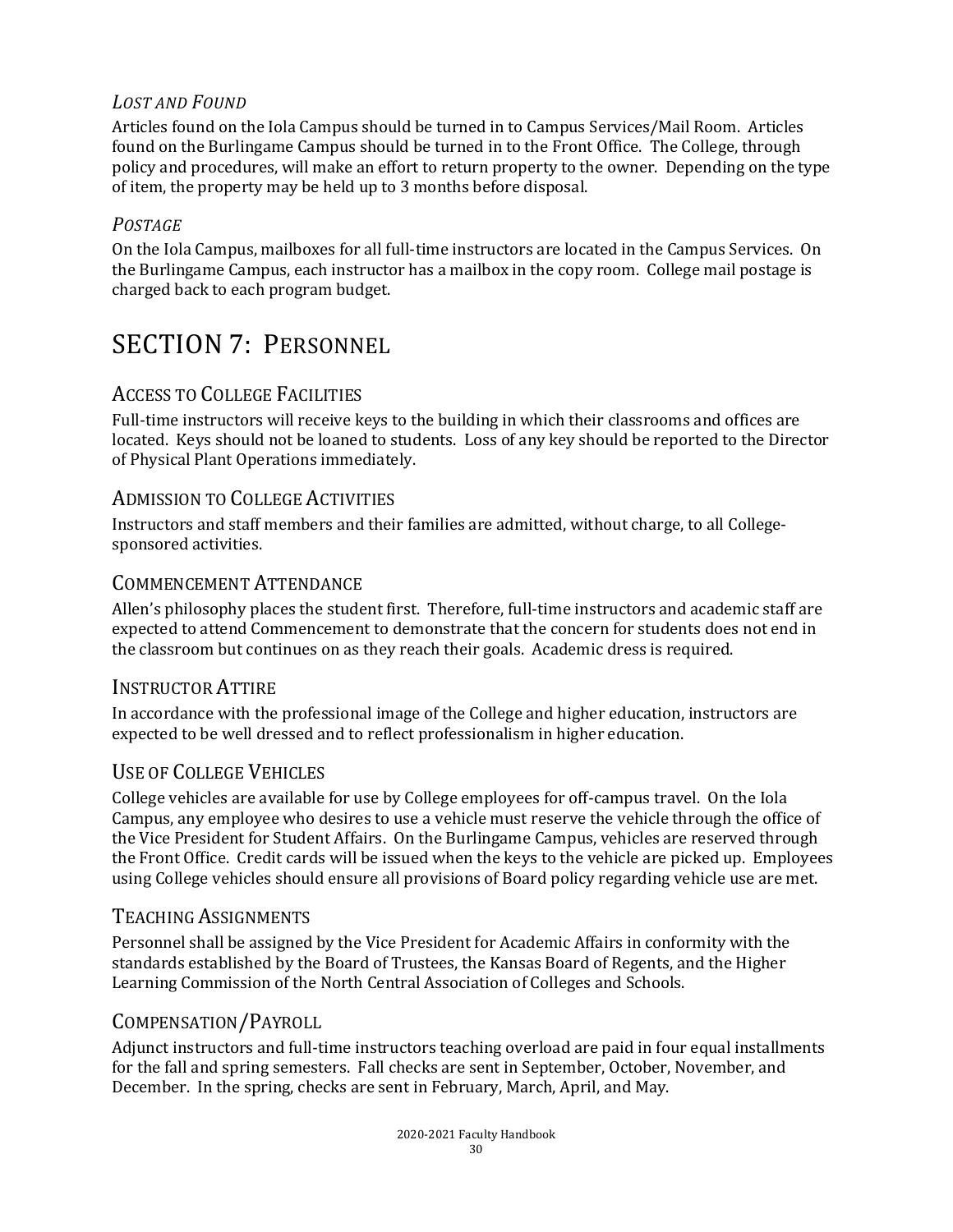Salary checks are issued on the 15<sup>th</sup> day of the month. If the 15<sup>th</sup> falls on a weekend or holiday, then instructors are paid on the Friday before the holiday or weekend.

### <span id="page-30-0"></span>WORKLOAD AND OFFICE HOURS

For full-time instructors, the normal professional workload shall consist of fifteen (15) credit hours or their equivalent per semester, or thirty (30) credit hours or their equivalent per year. Full-time instructors dedicate a minimum of thirty-five (35) hours per week for college work week responsibilities. Overload and/or supplemental contracts will increase the number of work hours required proportionately.

Office hour policies for full-time instructors are outlined in Board of Trustees Policies and Procedures V-A-1.18 [Faculty Time / Available Presence](http://web.allencc.edu/portal/Minutes_Pol/Policyman/V-A-1%2018%20Faculty%20Time%20Available%20Presence.doc) . This document is available on the myAllen portal.

Adjunct instructors are encouraged to arrive at least 15 minutes prior to the start of class and to remain after the class for at least 15 minutes. This allows time for students to meet with instructors who do not have an office on campus.

### <span id="page-30-1"></span>**CONTRACTS**

Full-time instructors sign a yearly contract with the College to teach a designated load each semester. Hours beyond the required load are designated overload. For overload and adjunct instruction, individuals receive a contract in the mail after classes begin. It is the instructor's responsibility to sign, date, and return the contract and return to Human Resources.

### <span id="page-30-2"></span>STUDY DAYS

Allen has an established Study Days during the week of final examinations each semester. During this period, there will be no school sponsored extracurricular activities except as may be scheduled in state, regional, district and national competition.

### <span id="page-30-3"></span>EVALUATION AND OBSERVATION

### <span id="page-30-4"></span>*STUDENT EVALUATION OF INSTRUCTION*

Students will be asked to evaluate instruction each semester. The Student Evaluations of Instruction will be conducted through the portal during the 12th week of 16-week courses. A report of the results will go to instructors, the appropriate Dean, and the Vice President for Academic Affairs after grades are due.

### <span id="page-30-5"></span>*ADMINISTRATIVE EVALUATION OF FULL-TIME INSTRUCTION*

Allen provides class observation and evaluative services to assist instructors for the purpose of improving instruction and the teaching/learning process. This service is conducted by the appropriate Dean. This process includes a self-evaluation and a post observation conference to provide feedback and improvement strategies to the instructor.

### <span id="page-30-6"></span>*OBSERVATION AND EVALUATION OF ADJUNCT INSTRUCTORS*

The College provides classroom observation and evaluation to assist instructors in implementing continuous quality improvement processes in their courses. For onsite courses, this service is conducted by the Adjunct Faculty Coordinator. For online courses, the Online Learning Coordinators conduct observations. This process includes a self-evaluation and a post observation conference to provide feedback and improvement strategies to the instructor.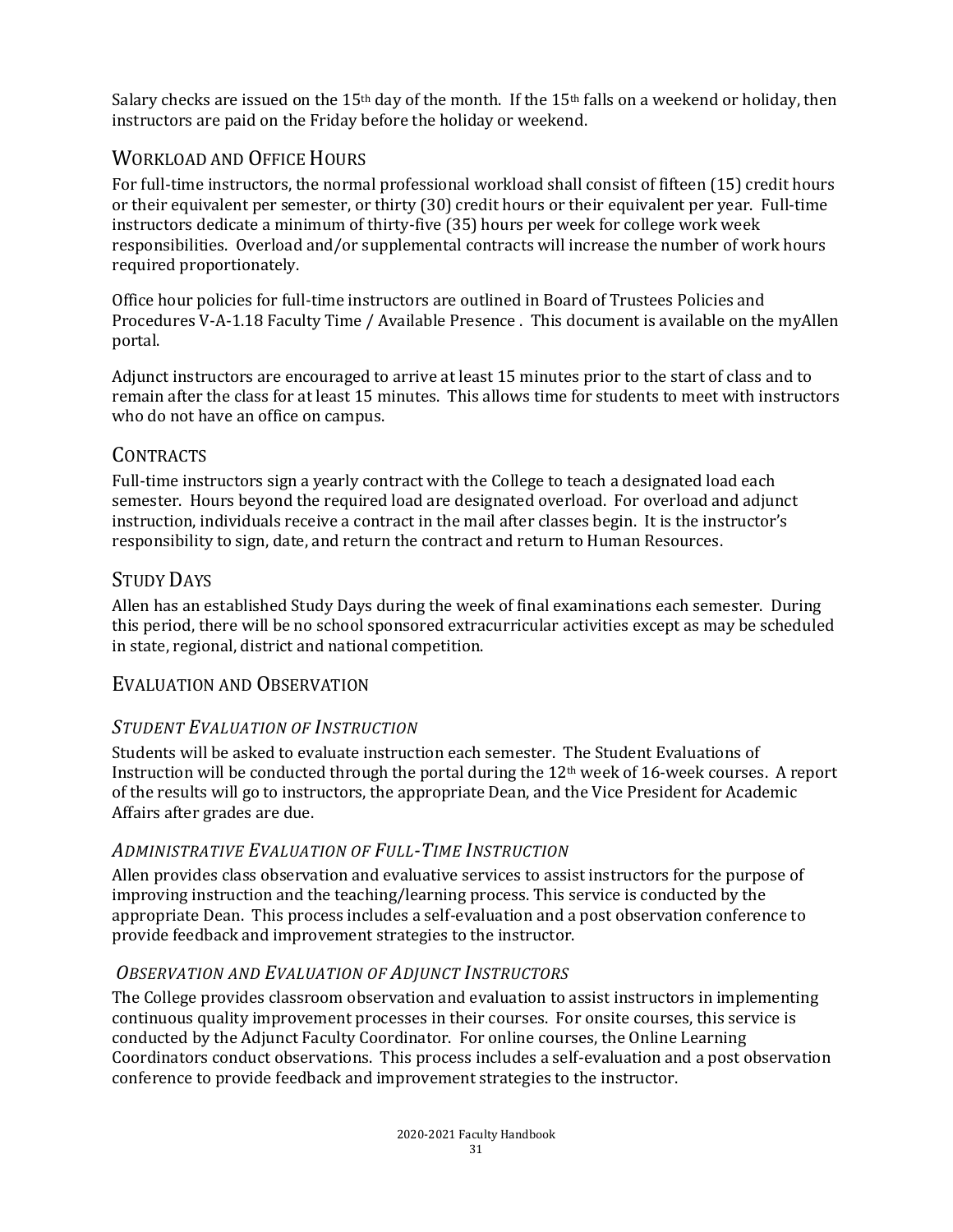More information about the evaluation and observation process can be found on the myAllen portal. Choose the **Allen Resources** tab. Click on the Academic Materials link from the box. Look in the **Academic Affairs** box.

### <span id="page-31-0"></span>PERSONNEL FILES AND EMPLOYMENT DOCUMENTS

### <span id="page-31-1"></span>*PERSONNEL FILES*

Instructors must provide the College with a current address, telephone numbers, and an email address so that the College may contact them with pertinent information and provide them with services in a timely manner.

The College must establish and maintain personnel files and keep employment documents on file. First, a completed application must be submitted along with official copies of college transcripts. In addition, the College must be provided with a W-4, K-4, Kansas State Loyalty Oath, I-9 Employment Eligibility Verification, a copy of the instructor's Social Security card, and a State-issued photo ID.

Upon employment by the College, personnel files are maintained by the Human Resources office for all employees. The files consist of

- A current and complete record of official transcripts
- A resume
- Record keeping data for federal files
- Basic and supplemental contracts
- Student Evaluations of Instruction
- Administrative Evaluations of Instruction
- Tenure recommendations (for full-time faculty)
- Other information requested or agreed to by the instructor.

### <span id="page-31-2"></span>*CHANGE OF NAME AND ADDRESS*

Changes in an instructor's name, address, and phone numbers must be reported so that personnel records can be updated in the Vice President for Academic Affairs Office and the Business Office. Changes in name and contact information should be reported to the Human Resource Specialist at 620-901-6299 o[r sregehr@allencc.edu.](mailto:sregehr@allencc.edu)

### <span id="page-31-3"></span>FULL-TIME EMPLOYEE TUITION AND BOOK RENTAL GRANT

Full-time instructors and staff are eligible for a tuition, fees, and book grant for Allen Community College for-credit classes taken while they are employed. Administrative approval is required prior to the start of the class and enrollment is on a space-available basis. The employee pays for purchased books and/or supplies. IRS dependent spouses and children are eligible for tuition and book rental grants for Allen Community College for credit classes taken while their spouse or parent is employed by Allen.

Policy information and a printable form are available on the myAllen portal. Click on the **Allen Resources** tab then choose the Allen Forms link. Look for this information in the **Other Forms** box.

### <span id="page-31-4"></span>TENURE PROCESS FOR FULL TIME INSTRUCTOR POSITIONS

All non-tenured full-time instructional staff shall be subject to the procedures outlined in Board of Trustees Policies and Procedures IV-B-1.4 [Tenure Review Process,](http://web.allencc.edu/portal/Minutes_Pol/Policyman/IV-B-1.4%20Tenure%20Review%20Process.doc) according to the years of employment requirement. The College follows state statutes in the granting of tenure for full-time faculty.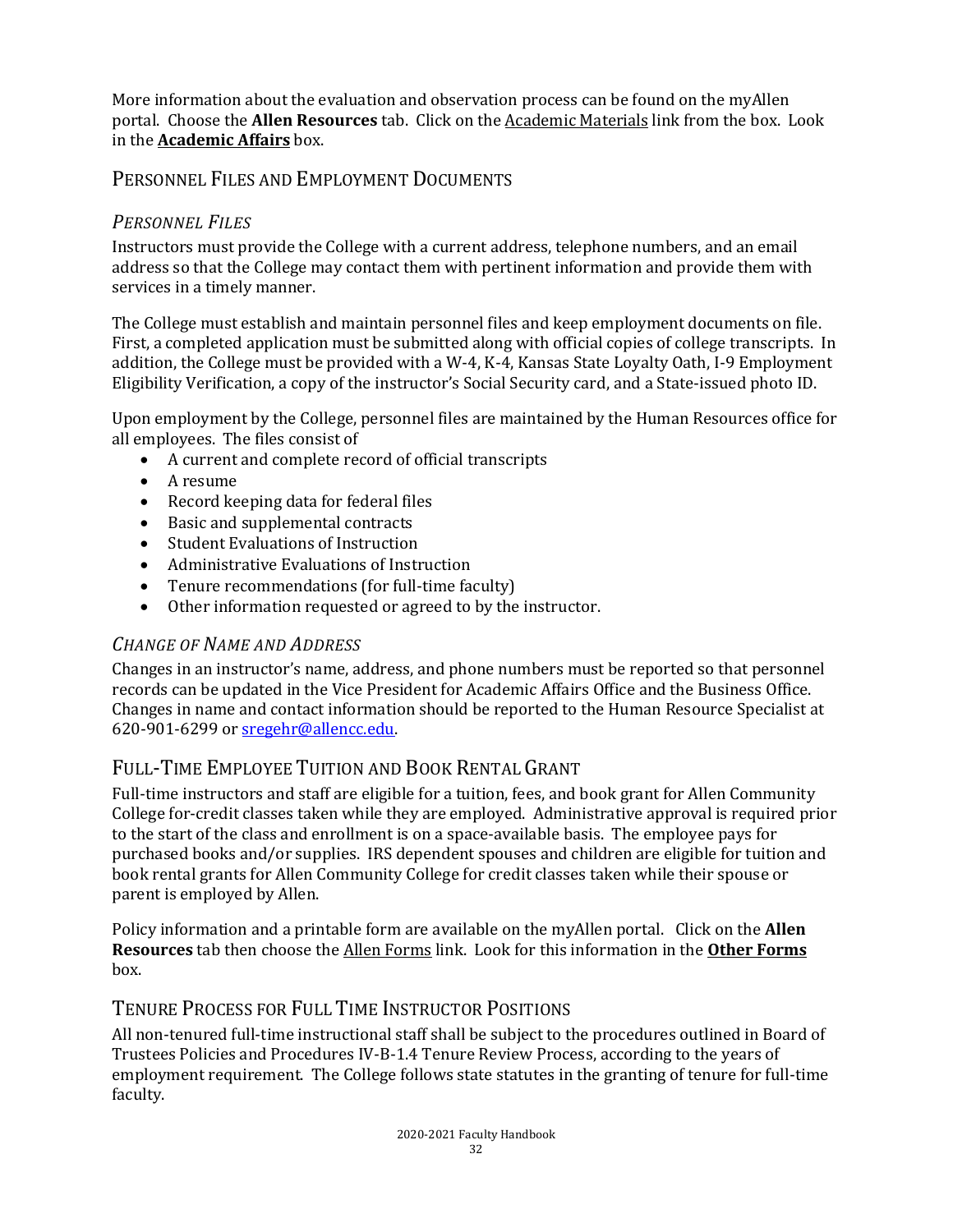### <span id="page-32-0"></span>OUTSIDE EMPLOYMENT

All full-time College employees are expected to remember that their primary obligation is to the College, and each employee must be certain, in undertaking any outside employment, that this primary obligation is not undermined. Full time faculty members should discuss outside employment with their immediate supervisors. Employees shall not engage in outside employment that is in competition with the college.

### <span id="page-32-1"></span>SECTION 8: INSTITUTIONAL POLICIES

### <span id="page-32-2"></span>INTERNET POLICY

Access to the Internet through the Allen Community College facilities is designed to serve a traditional educational goal; it is a privilege, not a right. Access at any given time is not guaranteed. The use of Allen's Internet to further a commercial enterprise or for personal financial gain is prohibited. Use of the Internet must be ethically and morally prudent, reasonable, and exercised with good judgment.

Examples of use considered ethically and morally objectionable are:

- Accessing sexually explicit literature, images, or graphics.
- Accessing images and/or instructions of a criminal nature.

Abuse of Allen's facilities, equipment, or access privileges is considered a violation of this published policy. Those who are determined to have violated this policy will face a stiff penalty to include a fine, facilities restriction, expulsion, or any combination thereof.

### <span id="page-32-3"></span>SEXUAL MISCONDUCT

Allen County Community College is committed to maintaining a positive and safe learning and working environment. Allen Community College students and employees are responsible for assuring that the college maintains an environment for study and work free from Sexual Misconduct or related retaliation and all members of the Allen community are expected to conduct themselves in a manner that does not infringe upon the rights of others. Allen Community College prohibits Sexual Misconduct, specifically including sexual assault, sexual exploitation, rape, acquaintance rape, domestic/dating violence, sexual harassment, stalking, cyber-stalking/bullying, or facilitating the commission of a violation, and retaliation.

Sexual Misconduct violates the dignity of individuals, impedes the realization of educational goals, is unlawful and will not be tolerated. Specifically, Sexual Misconduct is a form of illegal discrimination in violation of Title VII of the Civil Rights Act of 1964, Title IX of the Education Amendments of 1972, The Violence Against Women Act of 1994, and the Kansas Act Against Discrimination and could lead to criminal prosecution.

Individuals with questions or concerns about Sexual Misconduct, or those wishing to file a complaint of Sexual Misconduct, should contact the Vice President for Student Affairs, Allen Community College, 1801 North Cottonwood Street, Iola, Kansas 66749, [vpsa@allencc.edu.](mailto:vpsa@allencc.edu) In an emergency, please call 911 for immediate assistance.

Every reasonable effort will be made by the Title IX Coordinator to protect the confidentiality of the parties during an investigation and provide for the safety and welfare of the complainant. After an investigation, any person who is found to have violated this policy or retaliated against another will be subject to discipline, up to and including expulsion from Allen and/or termination of employment, to help ensure that such actions are not repeated. Please refer to the Sexual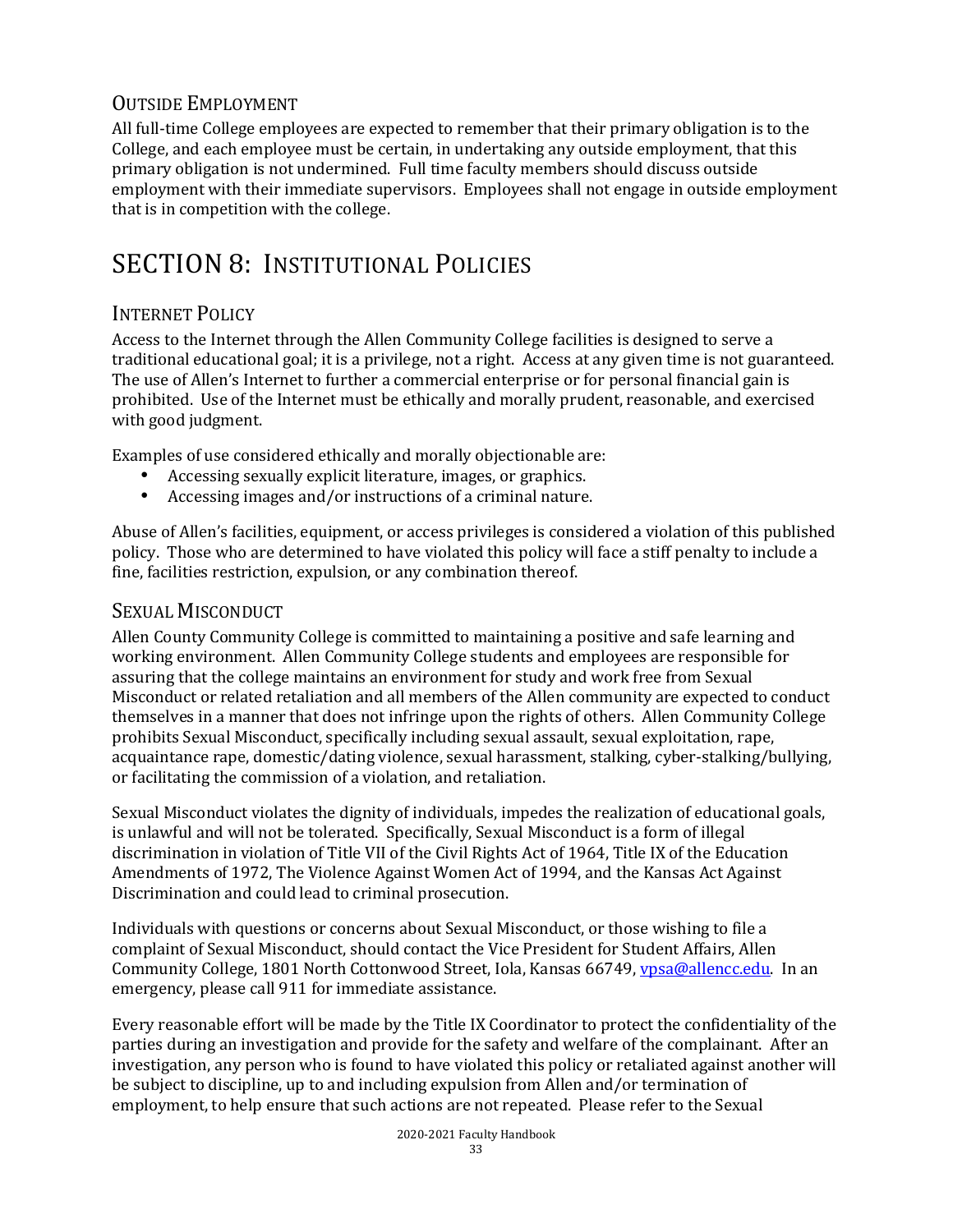Misconduct policy in the online student handbook for specific information on reporting and the disciplinary process.

### <span id="page-33-0"></span>ALCOHOL USE

The possession, distribution, or consumption of alcoholic beverages is not permitted by any student or non-student on college property. Any employee, student, or visitor possessing or consuming alcoholic beverages while on campus at an unauthorized event shall be subject to disciplinary action and/or prosecution by local authorities.

The college does not allow alcoholic beverages at any on or off campus sponsored activity unless previously authorized by the Board of Trustees. Alcoholic beverages are not allowed at any college sponsored student events on or off campus.

### <span id="page-33-1"></span>TOBACCO USE

It is a violation of state law for a person under 18 years of age to use or possess tobacco products. Tobacco use of any type, including vaping and smokeless tobacco, is prohibited in all college buildings, student housing, and college vehicles.

Tobacco may be used by persons of legal age outside college buildings. No smoking is allowed outside college-owned buildings within a minimum of a ten foot radius of any doorway, open window, or intake leading into such buildings. The possession of tobacco or tobacco products by a person of legal age is not a violation of this policy, only the use of tobacco inside college buildings, student housing, or college vehicles.

Tobacco Products are defined as all tobacco-derived or containing products, including but not limited to cigarettes, electronic cigarettes, electronic smoking devices, any and all vaping products, cigars, hookah products, pipes, and oral and smokeless tobacco (spit and spitless, chew and snuff) and nasal tobacco. It also includes any product intended to mimic tobacco products, contain tobacco flavoring or deliver nicotine other than for the purposes of cessation, as approved by the FDA (e.g., nicotine patch, nicotine gum).

### <span id="page-33-2"></span>**DRUGS**

Instructors and staff are expected to observe State law and College policy, which prohibit the use or possession of illegal drugs. Illegal drugs include those drugs that State laws prohibit and those drugs for which the user does not have a prescription.

### <span id="page-33-3"></span>FIREARMS AND WEAPONS

In order to promote a safe and secure community college and a caring learning environment, Allen County Community College prohibits the possession or use of firearms and weapons other than concealed handgun on college/campus facilities and at off-campus activities.

Individuals carrying concealed handguns should refer to the Allen Board of Trustee Firearms Policy for specific restrictions on concealed carry and storage of handguns. The Firearms Policy should also be referenced for those at the Allen Burlingame Campus as this facility is within a Gun Free School Zone.

### <span id="page-33-4"></span>CHILDREN AND PETS ON CAMPUS

The college strives to maintain an environment conducive to academic pursuits and study. Employees and students are not permitted to bring children under the age of sixteen (16) years to campus and leave them without supervision. Parents are responsible for any damage their children inflict on college property.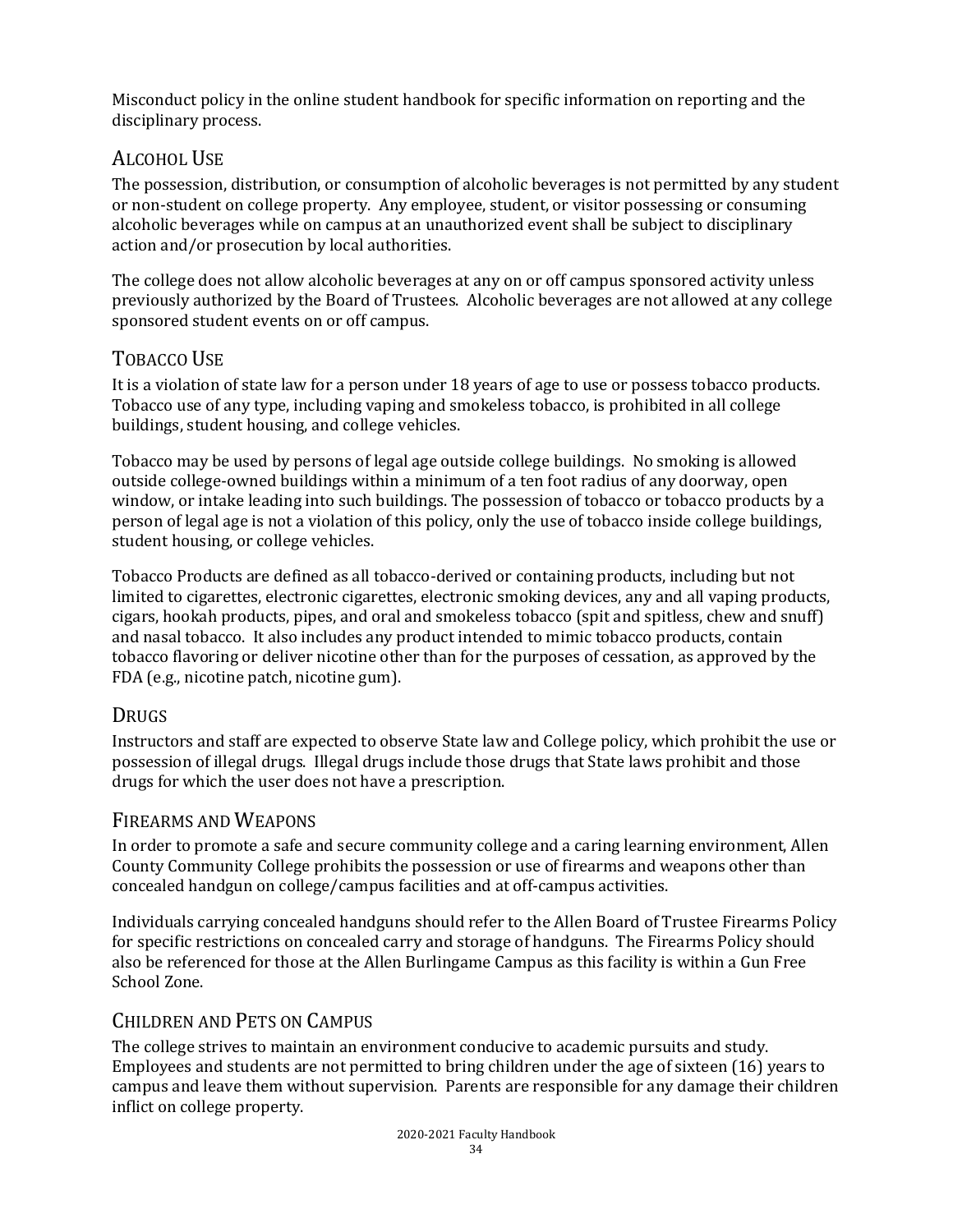Pets are not allowed in college buildings with the exception of service animals for disabled individuals or animals kept for laboratory use. The Office of Civil Rights defines a service animal as a dog that has been individually trained to do work or perform tasks for an individual with a disability. A companion animal not trained for a specific task in assisting the person with a disability is not allowed in campus buildings.

### <span id="page-34-0"></span>NON-DISCRIMINATION POLICY

Allen Community College is committed to a policy of nondiscrimination on the basis of race, sex, religion, age, color, national origin, and disability in admissions, educational programs or activities, and employment. The final responsibility for ensuring equal opportunity rests with the Board of Trustees and the President of the College. The responsibility for implementation of policy is assigned to the Affirmative Action Officer. It is the responsibility of the Affirmative Action Officer (Vice President for Student Affairs) to provide leadership that is necessary for attainment of the goals and objectives of the program.

Non-discrimination complaints by an employee should be addressed to the employee's supervisor, the appropriate vice president, or the compliance coordinator. Non-discrimination complaints by a student should be addressed to the appropriate vice president or the compliance coordinator. Complaints by any other person alleging discrimination should be addressed to the appropriate vice president or the compliance coordinator. Complaints about discrimination will be resolved through the following complaint procedure:

- A complaint should be filed in writing and contain the name and address of the person filing the complaint. The complaint should briefly describe the alleged violation.
- A complaint should be filed within 30 days after the complainant becomes aware of the alleged violation, unless the conduct forming the basis for the compliant is ongoing.
- If appropriate, an investigation shall follow the filing of the compliant. If the complaint is against the President, the Board shall appoint an investigating officer. In other instances, the investigation shall be conducted by the compliance coordinator. The investigation shall be informal but thorough. All interested persons, including the complainant and the person against whom the complaint is lodged, will be afforded and opportunity to submit evidence, written or oral, relevant to the complaint to the investigator.
- A written determination of the complaint's validity and a description of the resolution shall be issued by the investigator, and a copy forwarded to the complainant no later than 30 days after the filing of the complaint.
- Records relating to complaints filed and their resolution shall be maintained in a confidential manner by the compliance coordinator.
- The complainant may appeal the resolution of the complaint to the President or to the Board of Trustees if the complaint was against the President. The request to appeal the resolution shall be made within 10 days after the date of the written resolution of the complaint at the lower level. The appeal officer shall review the evidence gathered by the investigator's report, and shall afford the complainant and the person against whom the complaint is filed an opportunity to submit further evidence, orally or in writing, within 10 days after the appeal is filed. The appeal officer will issue a written determination of the complaint's validity and a description of its resolution within 10 days after the appeal is filed.
- Use of this complaint procedure is not a prerequisite to the pursuit of any other remedies.

All instructors are required to abide by and honor the College non-discrimination policy.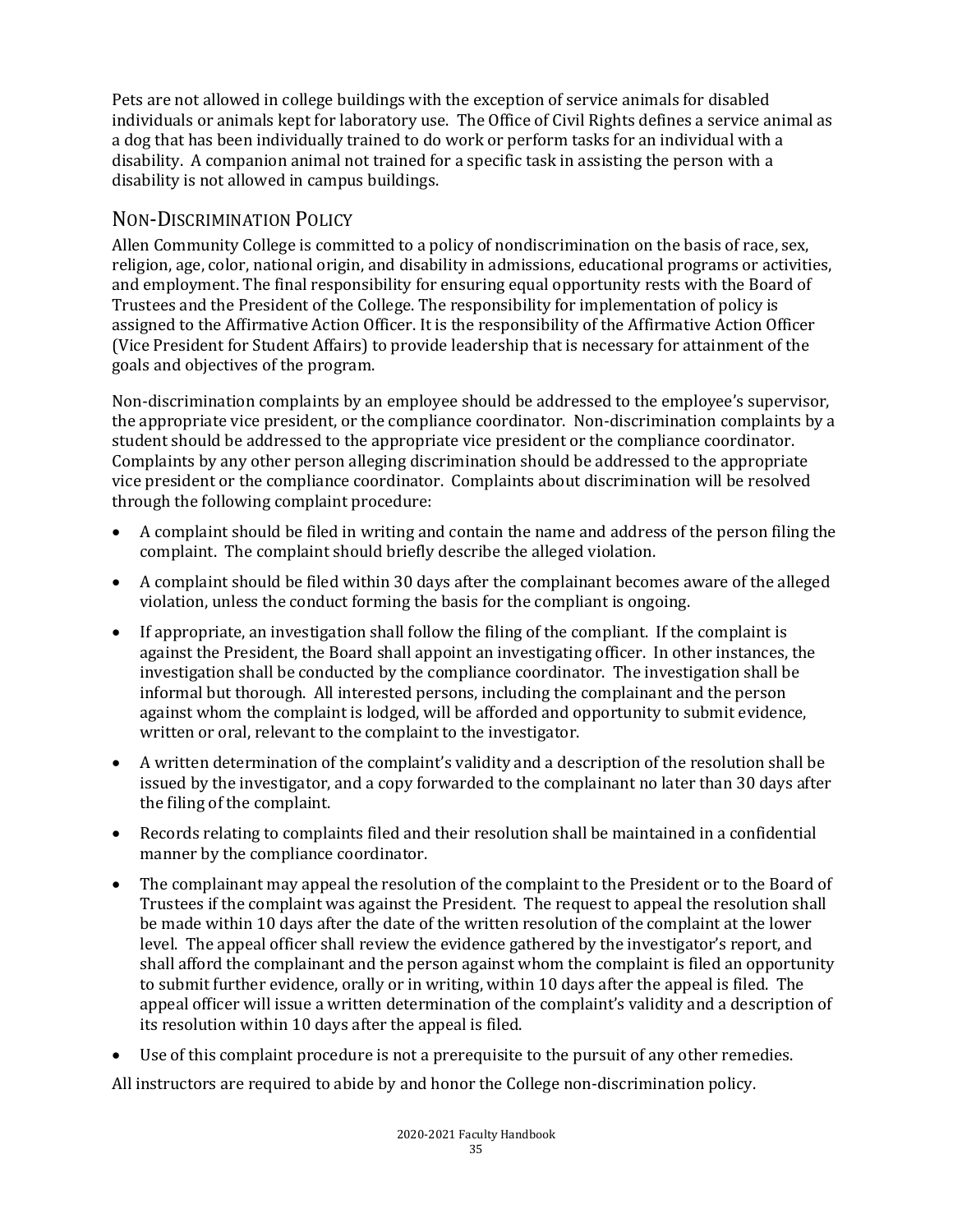### <span id="page-35-0"></span>SECTION 9: PROFESSIONAL DEVELOPMENT

### <span id="page-35-1"></span>**CONVOCATIONS**

Each semester before classes begin, instructors, staff members, and administrators gather for professional development. Convocation is held on both the Burlingame and Iola Campuses. The Burlingame Convocation focuses on professional development for adjunct instructors. The Iola Convocation focuses on professional development for full-time employees. However, everyone is welcome at either location. Please check the academic calendar for specific dates.

### <span id="page-35-2"></span>PROFESSIONAL MEMBERSHIPS

Acknowledging the contribution professional organizations have made to the field of education, full-time instructors are encouraged to join and support appropriate professional organizations of their choosing. Contact the appropriate division chair or dean for information on professional organizations.

### <span id="page-35-3"></span>PROFESSIONAL DEVELOPMENT

In recognition of the vital role the instructor plays in the instructional program, instructors are expected to take advantage of opportunities that will enable them to increase their teaching skills and grow professionally. Attending professional and convocation meetings and workshops, professional reading, and the continuation of formal education is expected of all instructors. Within the limits of budgeted travel funds, full-time instructors will be reimbursed for expenses incurred in attending approved professional meetings. For more information, full-time instructors should reference the current negotiated Master agreement posted in the myAllen portal. Choose the **Allen Resources** tab, then the College Materials link. The Master Agreement is posted in the **College Materials** box.

### <span id="page-35-4"></span>ADJUNCT FACULTY DEVELOPMENT INCENTIVE PROGRAM

Adjunct instructors are eligible for the Adjunct Faculty Development Incentive Plan. Adjunct instructors are an integral part of instructional delivery and fulfillment of the College's mission, and their skill enhancement is vital to the success of the institution and our students.

The Adjunct Faculty Development Incentive system is based on participants earning 10 points per year (July 1 – June 30). If an adjunct instructor completes any combination of the following to accumulate 10 points during the year, a once a year contract of \$150 will be issued.

Points may be accumulated as follows

| • Fall Convocation                                                          | 3 points      |
|-----------------------------------------------------------------------------|---------------|
| • Spring Convocation                                                        | 3 points      |
| • Pre-Approved Conference / Meeting (1 to 2 points based on number of days) | 2 points max  |
| • Division Meeting (1 point per meeting)                                    | 2 points max  |
| • Topical Workshop (online or onsite, 1 point per workshop)                 | 6 points max. |
|                                                                             |               |

Contact the Adjunct Faculty Coordinator for information on how to participate in the Adjunct Faculty Development Incentive Plan.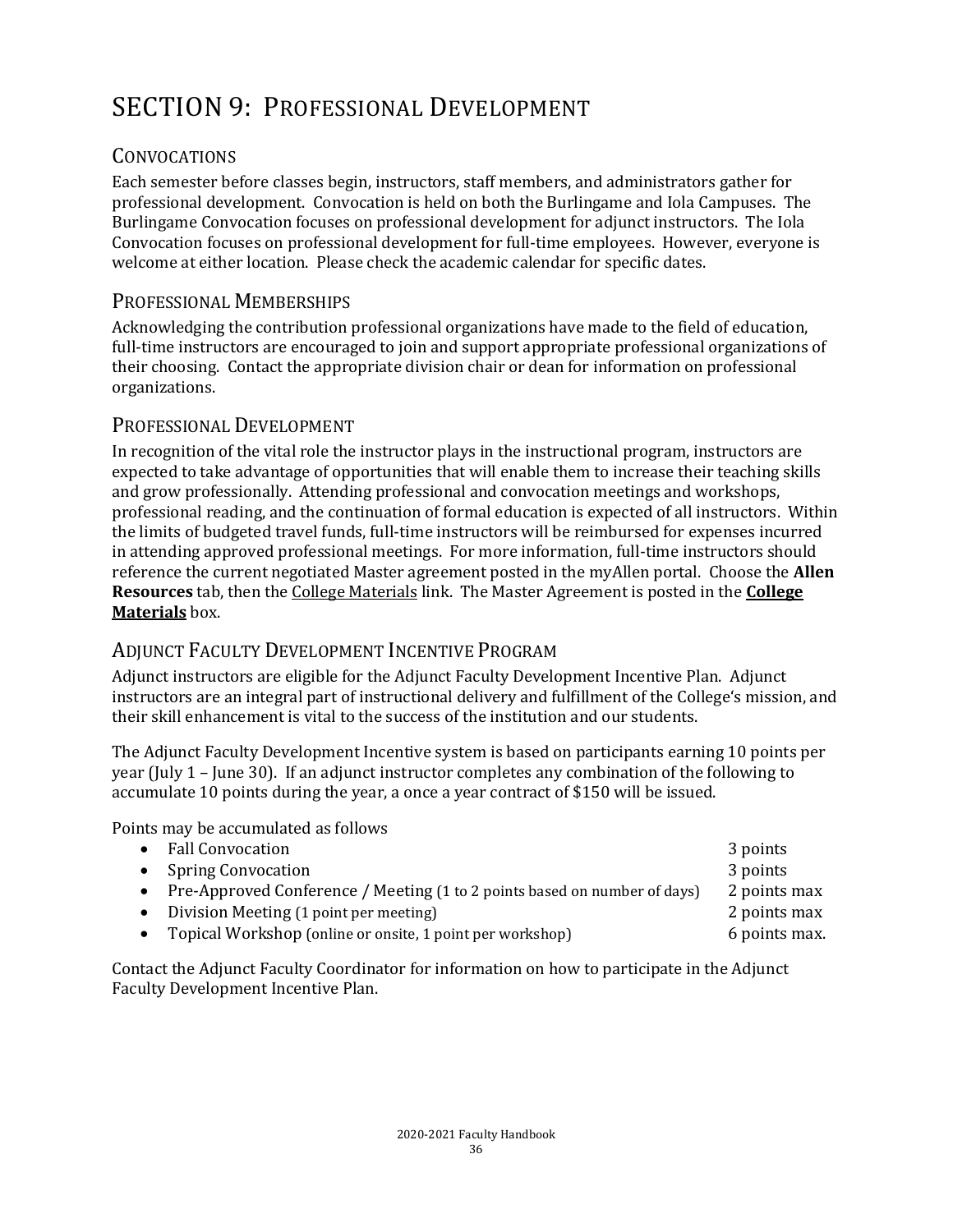### SECTION 10: Safety

### <span id="page-36-0"></span>USE OF DANGEROUS EQUIPMENT AND MATERIALS

Public institutions are sometimes held liable for injuries sustained by persons using dangerous equipment and materials on the institution's premises. For this reason, it is essential that each instructor exercise every precaution to see that such equipment and materials used in each class are handled only when the instructor is present. Each instructor is responsible for becoming familiar with the safety procedures and regulations attendant to the conducting of each assigned class. On the Iola Campus, the instructor is responsible for reporting any and all possible safety hazards existing within the facilities to the Director of Physical Plant Operations. On the Burlingame Campus, the instructor should report any and all possible safety hazards to the Associate Dean for the Burlingame Campus. The College carries insurance to protect individual instructors from suit; instructors may be familiarized with this coverage through the Business Office.

### <span id="page-36-1"></span>PROCEDURE IN CASE OF INSTRUCTOR OR STUDENT ACCIDENT

If an instructor or student is injured, there is no substitute for good judgment and the ability to render discretionary assistance. Ambulance services are available on call. The supervising administrator should be notified of the accident as soon as possible. Accidents of serious nature should be reported to the Administrative Assistant to the Vice President for Student Affairs as soon as possible. The Personnel Office should be contacted immediately for forms to be completed if injury is to be covered by worker's compensation.

### <span id="page-36-2"></span>SEVERE WEATHER PROCEDURES

A tornado watch indicates that conditions are favorable for the development of severe thunderstorms, large hail, heavy rains, damaging winds, and tornadoes. A tornado warning indicates that a tornado is developing and people in the warning area should seek shelter immediately.

### <span id="page-36-3"></span>*IOLA CAMPUS*

Main Academic Building: Students and personnel should take shelter in the Barclay Lecture Hall (A 27) or the restrooms in the B and C Complex part of the building (no windows-solid roof).

Activities Building: Students and personnel should not stay in the building. They should go immediately to the main building.

Theatre Building: Students and personnel should not stay in the building. They should go immediately to the main building.

Student Center: Students and personnel should go to one of the above locations in the main building or to Horton Hall.

Horton and Winter Residence Halls: Students in both residence halls should go to the ground floor hallways of Horton Hall.

Masterson Hall: Students should go to the Main building outside the Administrative Office Complex to take shelter in Barclay Lecture Hall (A 27).

Herynk Hall: Students should go to the Main building outside the Administrative Office Complex to take shelter in Barclay Lecture Hall (A 27).